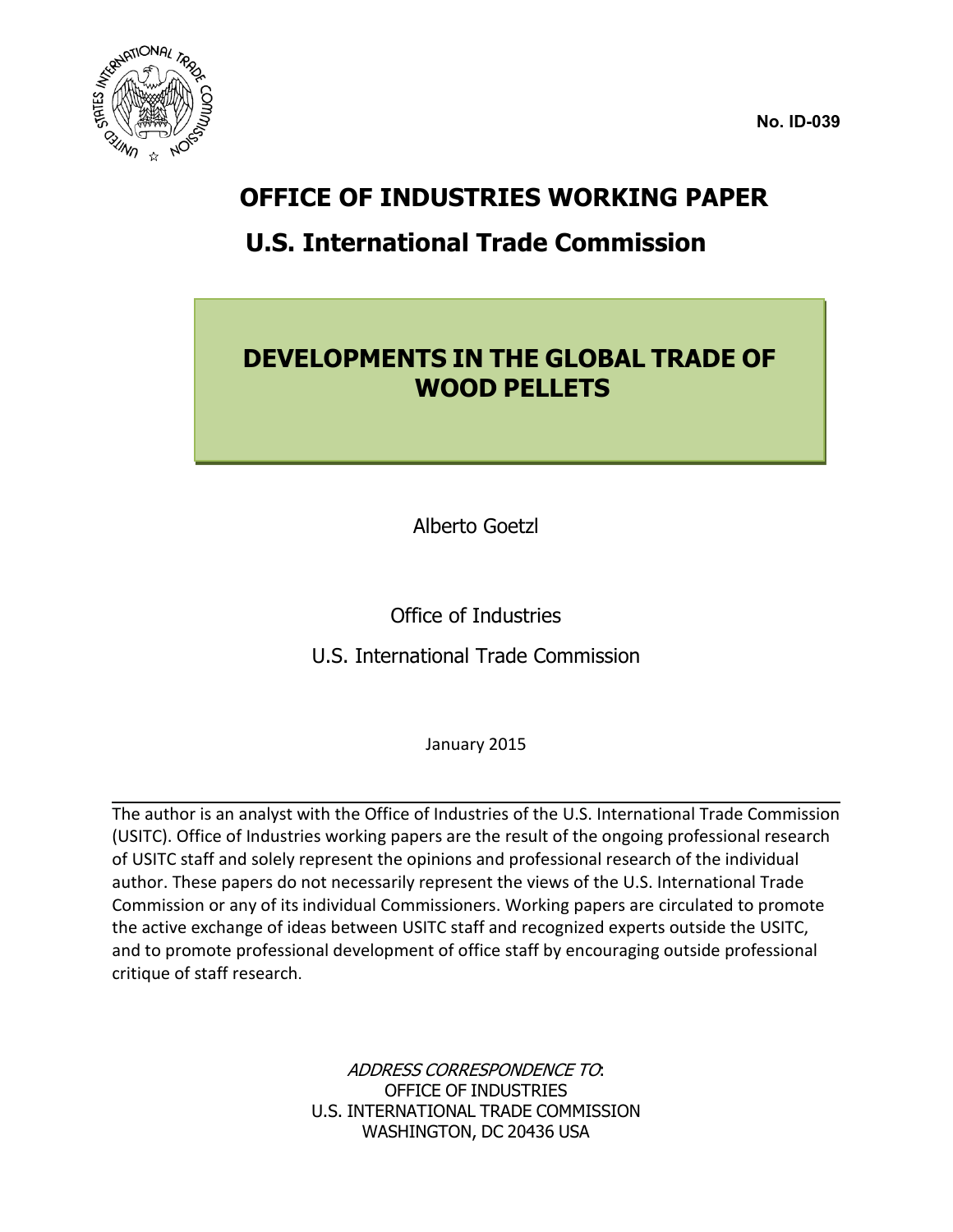### **DEVELOPMENTS IN THE GLOBAL TRADE OF**

### **WOOD PELLETS**

### **Alberto Goetzl[1](#page-1-0)**

### **U.S. International Trade Commission**

### **ABSTRACT**

The production and trade of wood pellets as a renewable energy source have increased significantly since 2008. The U.S. has become a major producer and exporter of wood pellets, primarily to the European Union (EU). Demand for wood pellets in the EU has been driven by policies to reduce emissions of greenhouse gases and increase the use of renewable energy. Many European power producers have converted, or are in the process of converting, coal-fired electric generating plants to biomass in the form of wood pellets to meet the EU's target of 20 percent renewable energy use by 2020. Wood pellet demand is also increasing in Korea and Japan as those countries also seek to increase use of renewable energy. This paper provides an overview of trends in the global demand for wood pellets and recent developments influencing wood pellets trade.

<span id="page-1-0"></span> $1$  This paper represents solely the views of the author and is not meant to represent the views of the U.S. International Trade Commission or any of its Commissioners. Please direct all correspondence to Robert Carr, Office of Industries, U.S. International Trade Commission, 500 E Street, SW, Washington, DC 20436, telephone: 202-205-3402, email: robert.carr@usitc.gov.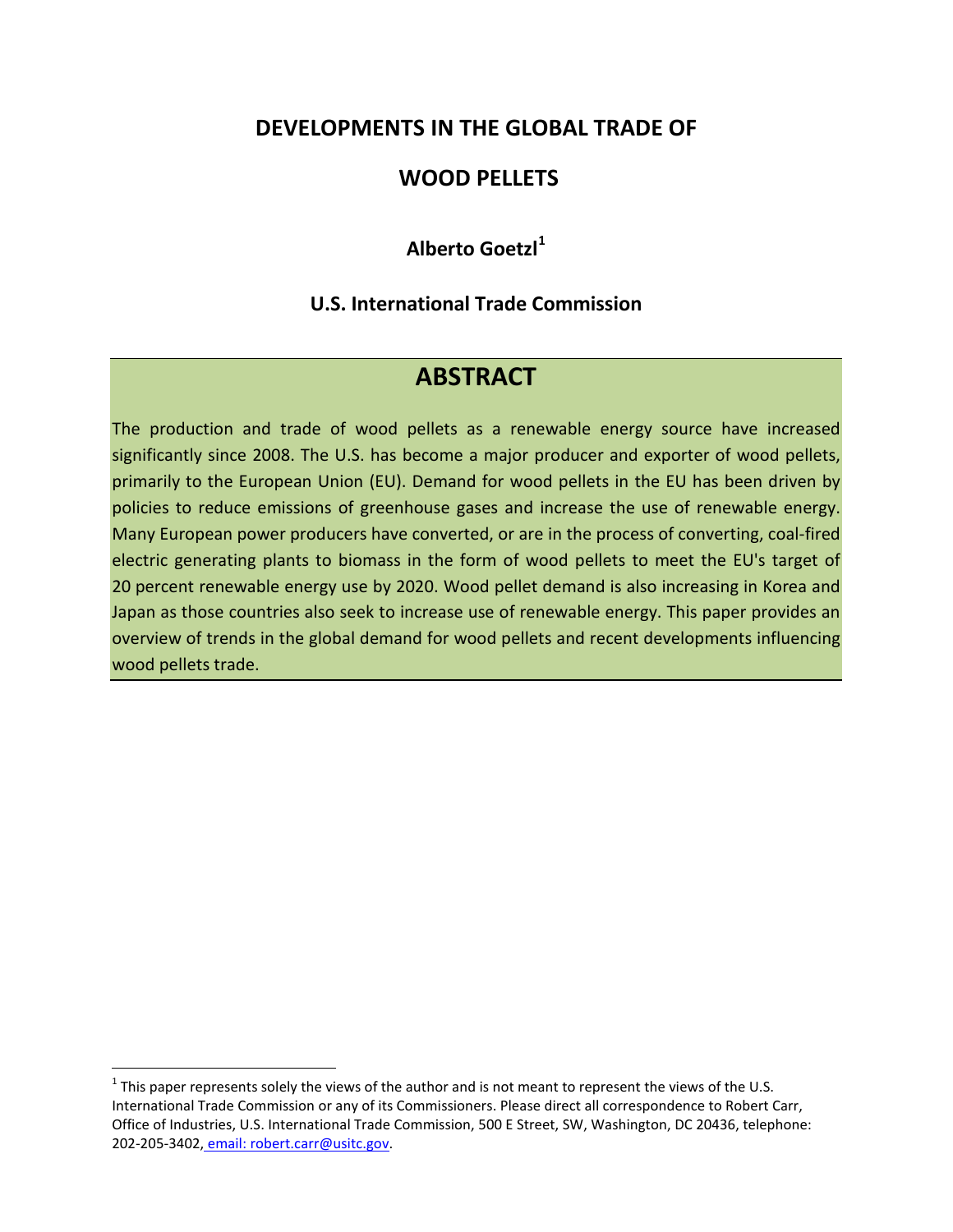# **Introduction**

The consumption and trade of biomass energy in the form of wood pellets has increased significantly since 2008. Wood pellets are increasingly being utilized at an industrial scale for electric power generation, combined heat and power in industrial and commercial applications (CHP), and in other medium and large-scale thermal uses. The increase in demand has been primarily driven by policies in the European Union (EU) to increase the use of renewable energy, for which wood pellets qualify. Because local sourcing of wood pellets is insufficient to meet demand in many countries, wood pellets have become an increasingly traded commodity. Approximately half the global trade of wood pellets takes place within and among EU members. Major external exporters to the EU include the United States, Canada, and Russia. Prospective markets for wood pellets are emerging as well in parts of Asia, most notably in Japan and South Korea. Production capacity in the United States alone has increased from less than 3 million metric tons (Mt) in 2008 to over 12 million Mt in 2014, and wood pellets have become a significant segment of the forest products industry in the U.S. South. This article examines recent developments in demand and trade of wood pellets, including the policy environment that has led to increased demand for wood pellets, and the challenges related to new requirements for ensuring the sustainability of the feedstock used in pellet production.

## **Wood Pellets as Energy**

 $\overline{a}$ 

Wood pellets are not a new energy product, but large manufacturing facilities serving industrial energy markets, most notably utilities in Europe, are a relatively new development. While wood pellets have long been used for residential and small commercial heating applications, major European utilities are increasingly co-firing wood pellets with coal or converting entirely to using wood pellets as the sole fuel source for generating electricity. Other large scale district heat and CHP installations have also been constructed in Europe to use wood pellets as the principal fuel. The manufacturing process to produce wood pellets is relatively straight-forward (box 1).

The advantages of wood pellets are in their increased consistency, bulk density, and energy efficiency compared to burning raw wood directly. Although approximately twice the cost of unprocessed wood,<sup>[2](#page-2-0)</sup> the energy content of wood pellets is also double that of green wood.<sup>[3](#page-2-1)</sup> Thus, a given shipment of wood pellets represents twice the energy content compared with the

<span id="page-2-0"></span> $2$  U.S. unit export values for wood pellets compared to wood chips are approximately double, \$129/Mt versus \$62/Mt. Drax also shows delivered fibre costs and processing to make wood pellets each represent one-third of wood pellet cost components (the remaining one-third are costs related to logistics). Drax, "Biomass Sourcing: Capital Markets Day," Slide 11.

<span id="page-2-1"></span> $3$  Wood pellets have an energy value of 8,400 BTUs per pound as compared with 4,200 BTUs per pound for green wood chips (assuming 50 percent moisture content).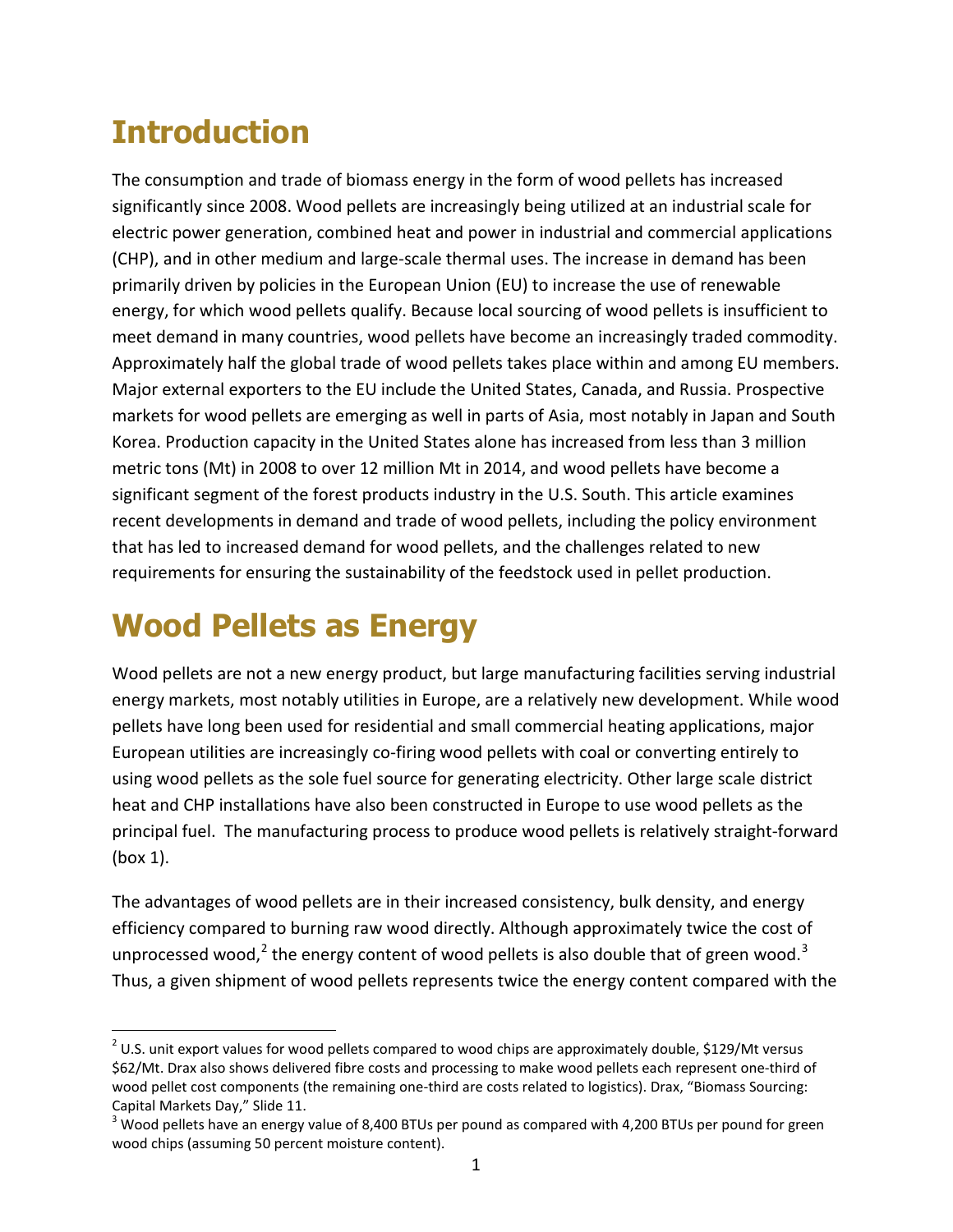#### **Box 1:** Manufacturing of wood pellets

 $\overline{a}$ 

The manufacturing process for wood pellets involves drying, grinding, and extruding wood fiber under high pressure and temperature into pellets of a specified size. The raw material may consist of sawdust, shavings, and other residues produced from wood products or furniture manufacturing and, increasingly, from chips and whole logs sold and delivered to wood pellet manufacturers. Wood fiber naturally contains lignin that serves to bind wood particles together when subjected to high temperature and pressure[.](#page-3-0)<sup>ª</sup> Both softwood and hardwood wood species are utilized for making wood pellets. For industrial pellets, bark is typically not utilized because it creates wood pellets with high levels of ash content that has detrimental effects on boilers and greater pollutant emissions when burned. In some pellet manufacturing processes, additional binders are added for durability or to augment the energy density of the pellets. $b$  Pellets are typically sized approximately one-half inch in diameter (6–12 mm) and three-quarters to one inch in length (12–25 mm).

<span id="page-3-1"></span><span id="page-3-0"></span><sup>a</sup> Jones et al, "Wood Pellets: An Introduction to their Production and Use," 2–4.<br><sup>b</sup> Industry representative, telephone interview by Commission staff, September 13, 2013.

same volume of green wood material. Processing wood into pellets increases the feasibility of transporting the wood material long distances to end users, making it a more easily tradable commodity.

Using wood for energy is generally regarded as having a much smaller carbon footprint than coal and other fossil fuels.<sup>[4](#page-3-2)</sup> The disadvantages of wood pellets are that they are not as energy dense as coal and, unlike coal, must be kept dry during storage and shipment.<sup>[5](#page-3-3)</sup> Special equipment and facilities such as covered railcars, enclosed conveyor belts, and weatherprotected storage buildings are necessary. Wood pellet handling facilities need to also have equipment to minimize dust and risk of fire. To that end, a number of U.S. and EU ports have constructed buildings and installed equipment designed specifically for handling and shipping wood pellets. As an alternative to coal, wood pellets remain more expensive, exceeding the U.S. export value of coal on an energy equivalent basis by over \$2.00 per million BTUs.<sup>[6](#page-3-4)</sup>

Reportedly, some firms have developed technologies for producing water resistant or waterproof wood pellets.<sup>[7](#page-3-5)</sup> Another emerging technology is torrefied wood pellets. In this process, the wood is preheated (essentially charred) to change its chemical composition, thus

<span id="page-3-2"></span> $4$  Life cycle analysis (LCA) is used to measure carbon emissions from the production and use of different energy sources. While there is some controversy regarding how carbon emissions from burning wood pellets should be analyzed and treated, LCA has generally shown wood biomass sourced from sustainable forests to be carbon neutral and is considered such in the EU. For an analysis of different LCA approaches to wood energy, see Sedjo, "Comparative Life Cycle Assessments: Carbon Neutrality and Wood Biomass Energy."<br><sup>5</sup> Wood pellets have about 85 percent of the energy content of coal. According to the Energy Information

<span id="page-3-3"></span>Administration, the average heat content of coal consumed in the United States in 2012 was 19.51 million Btu per short ton or, on average, 9,755 BTUs per pound [\(http://www.eia.gov/tools/faqs/faq.cfm?id=72&t=2\)](http://www.eia.gov/tools/faqs/faq.cfm?id=72&t=2).<br><sup>6</sup> In 2013, U.S. coal exports averaged \$4.89 per million BTUs compared with wood pellets at \$6.96 per million BTUs.

<span id="page-3-5"></span><span id="page-3-4"></span>However, the total value of U.S. coal exports was \$11.3 billion compared with \$371 million for wood pellets.<br><sup>7</sup> Zilkha Biomass Fuels, [http://www.zilkha.com/our-waterproof-pellet/;](http://www.zilkha.com/our-waterproof-pellet/) Southwest Renewable Resources, [http://swrenewable.com/Products.html.](http://swrenewable.com/Products.html)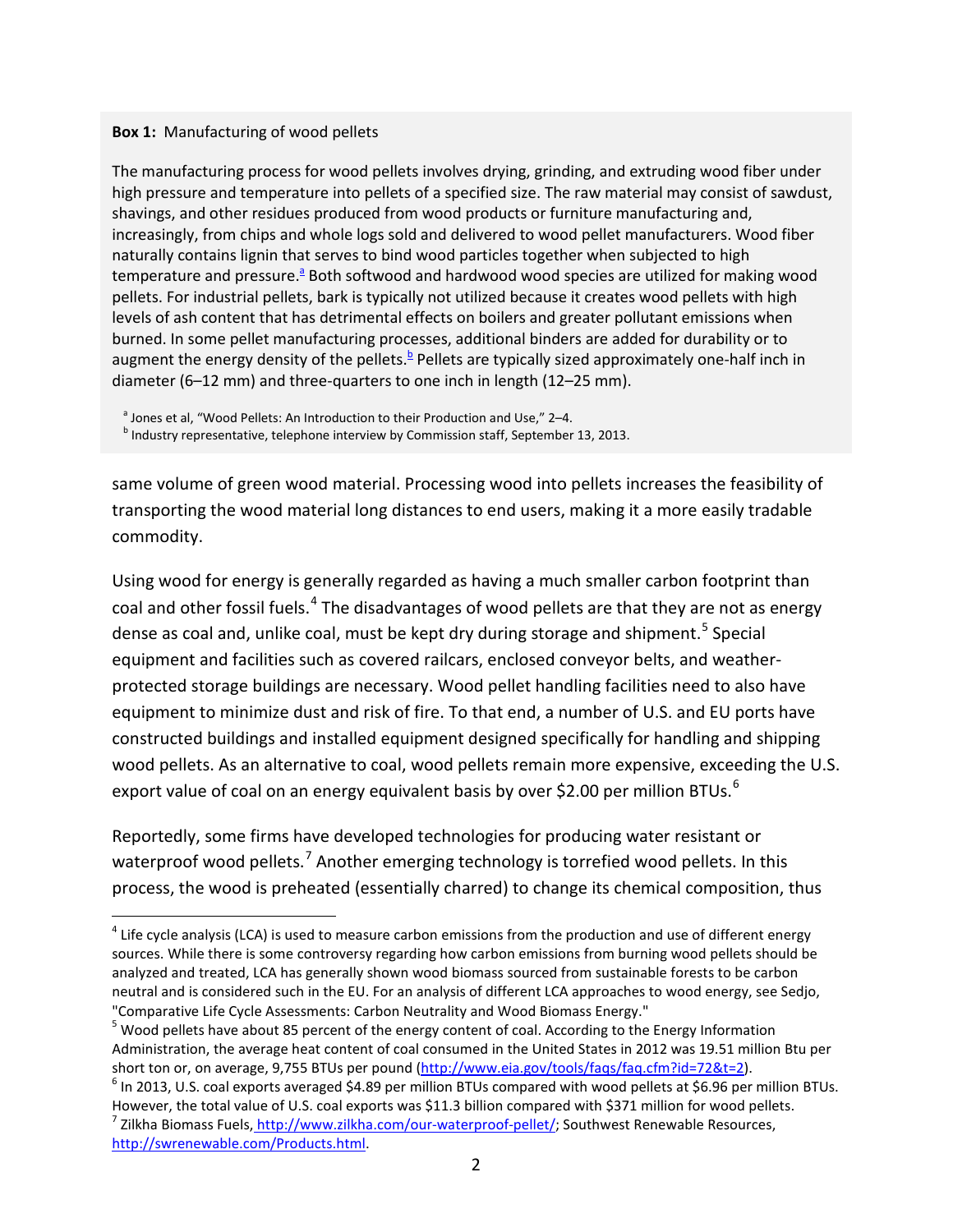increasing its bulk density by as much as 40 percent and making it more water resistant.  $8$  To date, only small volumes of water resistant or torrefied pellets are being produced and traded.

## **Global Demand and Trade of Wood Pellets**

While wood pellets can be used for animal bedding or other non-energy purposes, most wood pellet production is for the energy market. The pellet market is generally differentiated between residential/commercial heating applications and large, industrial uses. The segment representing the largest share of new installed capacity, as well as the substantial growth in production and trade, is the industrial wood pellet market.

Estimates of global wood pellet consumption vary, but are currently on the order of 22– 25 million metric tons (Mt) annually<sup>[9](#page-4-1)</sup> and are projected to rise to between 50 and 80 million Mt by 2020.<sup>[10](#page-4-2)</sup> At 19 million Mt in 2013, the EU accounts for 85 percent of global consumption of wood pellets. A burgeoning trade in wood pellets has developed because many consuming countries have insufficient wood resources and/or pellet capacity to meet growing demand, which has become easier to track with updates to international trade statistics classifications (box 2). Approximately 35 percent of global production was traded in 2013 and that percentage has been growing. The volume of wood pellets traded globally in 2013 totaled 12.0 million Mt and was valued at \$2.4 billion, including intra-European trade (figure 1). During the first half of 2014, the value and volume of world trade in wood pellets increased 18 and 12 percent, respectively, compared to the same period in 2013.

#### **Box 2:** Pellets as a traded renewable energy commodity

Tracking trade in wood pellets has become easier during the past few years as the trade has grown and become more significant. Starting in 2009, the EU provided an 8-digit CN classification category to track its wood pellets trade (4401.3020). For all other countries, until 2012, wood pellets were included in HS 4401.30, a broad basket that also included sawdust, fire logs, and similar products. However, a separate six digit HS code–4401.31–was adopted by the World Customs Organization (WCO) and implemented beginning in January, 2012. Thus, data on wood pellets trade with the EU and among its members are well recorded since 2009 and globally since the beginning of 2012. In the three year period from 2009— 2012, EU imports of wood pellets from outside of the trading bloc increased from less than 1.8 million Mt to 4.5 million Mt and are likely to exceed 6 million Mt in 2013 based on year-to-date data (figure 2).<sup>a</sup>

<sup>a</sup> Eurostat as reported by GTIS with 2013 EU imports annualized based on the first eight months.

<span id="page-4-0"></span> $8$  IEA Bioenergy, Task 40. "Low Cost, Long Distance Biomass Energy Supply Chains," 7 and 11.

<span id="page-4-1"></span> $9$  The FAO reported 2013 global wood pellets production of 21.6 million Mt (FAO, FAOSTAT); Hawkins Wright as reported by the Wood Pellet Association of Canada estimates 25.5 million Mt ("International Pellet Markets…", slide 3).

<span id="page-4-2"></span> $10$  USDA Foreign Agricultural Service, "EU-27 Biofuels Annual 2013," 29.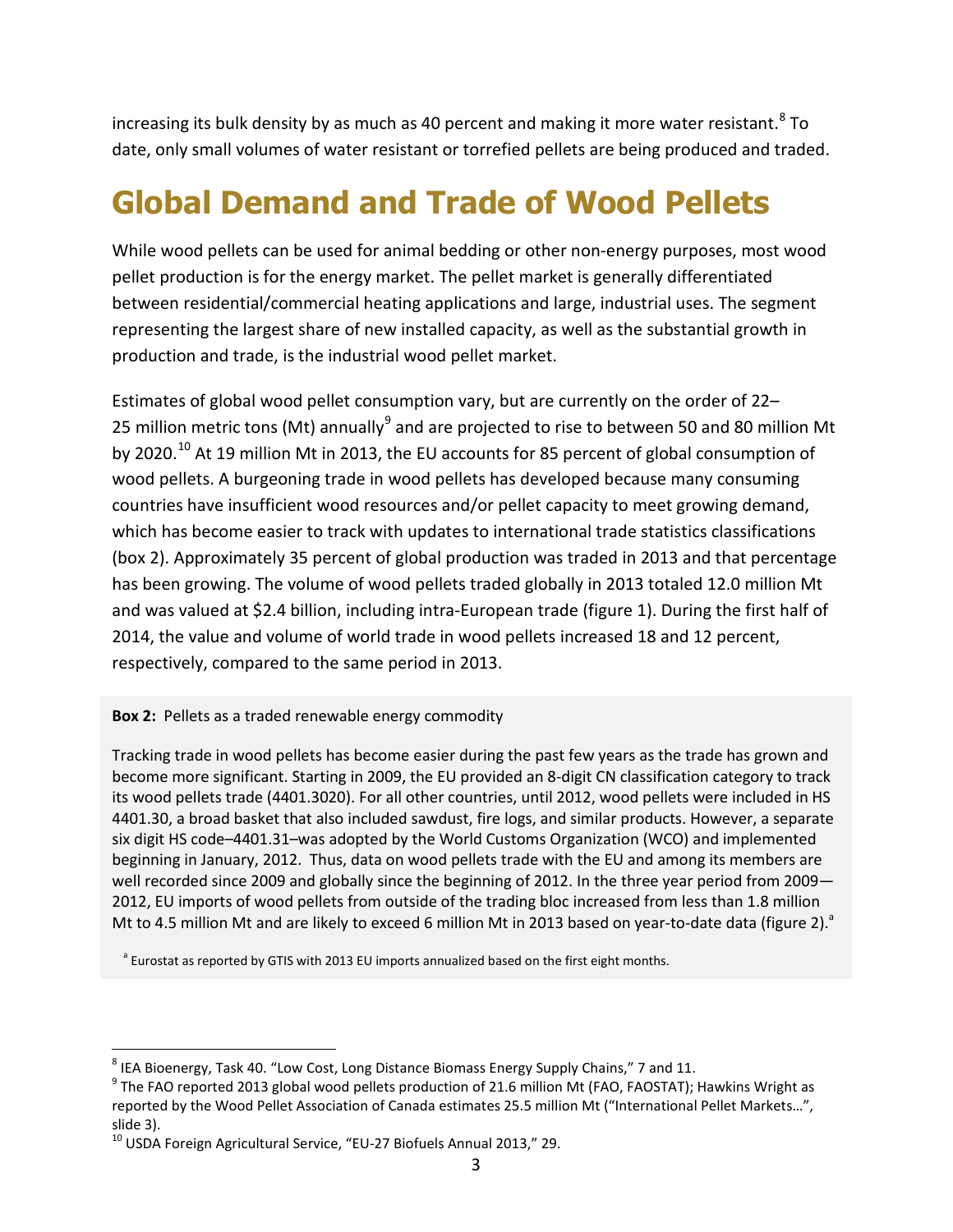

**Figure 1:** Wood pellet global consumption and trade, 2001–14

Source: Hawkins Wright, Wood Pellet Association of Canada, and Global Trade Information Service, GTA (accessed November 15, 2014).

Renewable sources represent about 24 percent of all power generation in the EU and nearly half (48 percent) of EU wood pellet consumption in 2013 was for power generation.<sup>[11](#page-5-0)</sup> Wood pellet demand in the UK, Belgium, Netherlands, and Denmark—the largest importers of wood pellets–is primarily for power generation.

About half of the global trade of wood pellets is within the EU, with Germany, Austria, and Latvia the major exporters to other EU member states. However, external EU trade is increasing rapidly, with the United States and Canada as the two largest suppliers, followed by Russia. Considering EU external trade only, EU imports of wood pellets from non-EU countries totaled \$1.1 billion in 2013, of which the United States accounted for \$505 million or nearly 45 percent.

<span id="page-5-0"></span><sup>&</sup>lt;sup>11</sup> European Biomass Association, "European Bioenergy Outlook," 73 and Wood Pellet Association of Canada, "International Pellet Markets and Canadian Pellet Industry Update," (slide 8). Much of the solid biomass used for electric generation in the EU is co-fired in coal plants. Biomass contributes the largest shares of total electric generation in Hungary (69 percent), Estonia (66 percent), Netherlands (57 percent), and Poland (54 percent). [Note, however, that according to Eurostat, shares of electricity from renewable sources in 2012 were: hydropower (54.1 percent), wind (30.4 percent), biomass (4.1 percent), and solar (10.5 percent). Geothermal, wave, tidal, and ocean power represented the balance (less than 1 percent). Eurostat, Renewable energy statistics, [http://epp.eurostat.ec.europa.eu/statistics\\_explained/index.php/Renewable\\_energy\\_statistics](http://epp.eurostat.ec.europa.eu/statistics_explained/index.php/Renewable_energy_statistics) (accessed October 20, 2014).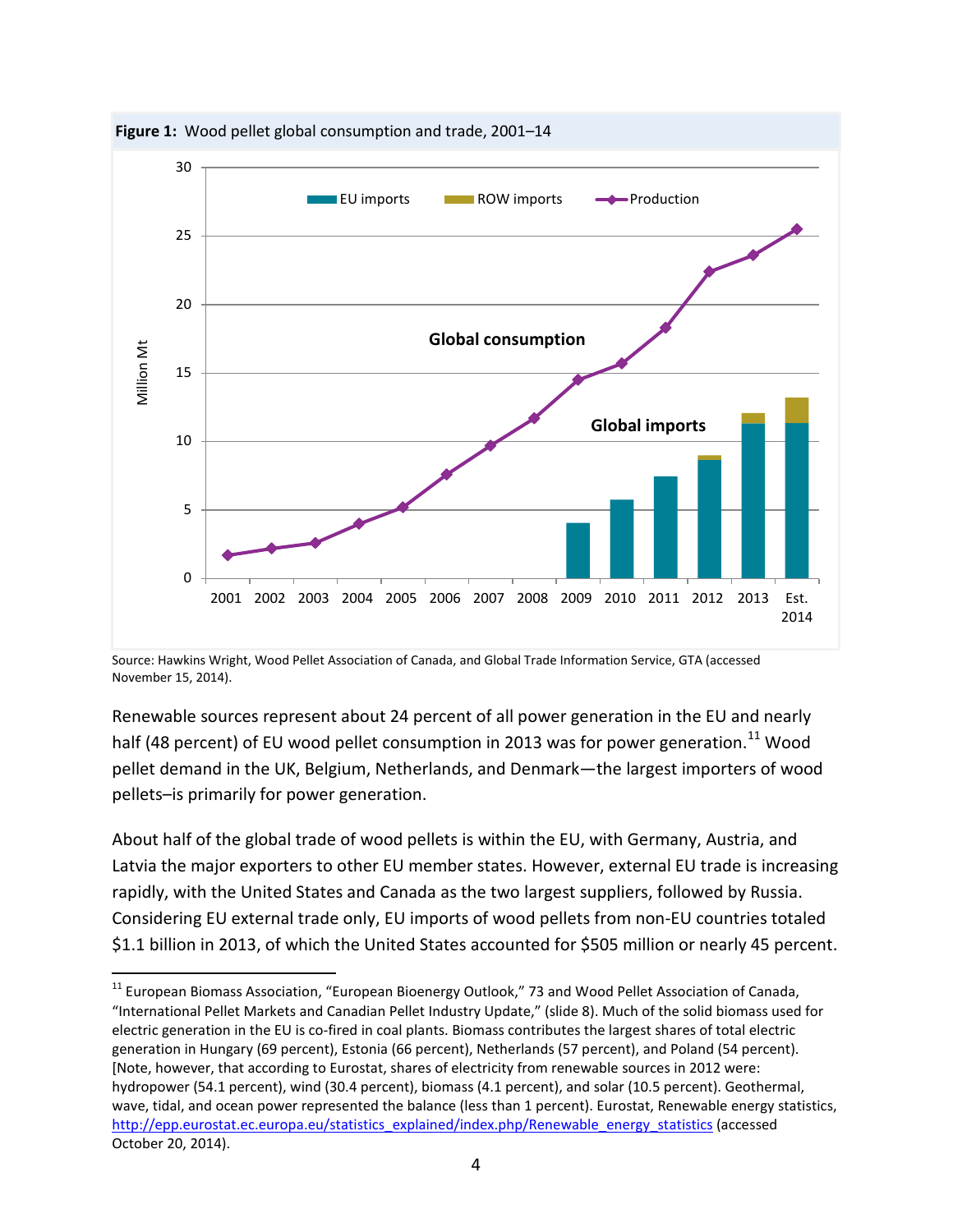Canada and the Russian Federation accounted for \$383 million (34 percent) and \$123 million (11 percent), respectively.<sup>[12](#page-6-0)</sup> Figure 2 shows EU wood pellet imports by supplying countries.





Source: Global Trade Information Service, GTA (accessed November 15, 2014).

 $\overline{a}$ 

The UK has become the largest importer of wood pellets, importing mainly from the United States and Canada. At least five major UK utilities have incorporated wood pellets into their power generation mix. The largest power producer in the UK, Drax Power Limited, has converted all six of its coal-fired boilers to co-fire with wood pellets and is in the process of converting three to burn only wood pellets.<sup>[13](#page-6-1)</sup> Other European power producers are making similar refurbishments. The next four largest European importers of wood pellets are Denmark (mostly from Russia and the Balkans), Italy (sourced mainly from Austria and Germany), Belgium (from the United States and Canada), and Sweden (also mainly from Russia and the Balkans).

While Europe is by far the largest consumer and destination for traded wood pellets, both Korea and Japan are increasing their use of renewable energy, including wood pellets. Korea has set a target of 10 percent of power generation from renewable sources by 2022, and Japan has been accelerating its renewable energy portfolio in the aftermath of the tsunami tragedy at

<span id="page-6-0"></span> $12$  Wood pellet production in the Russian Federation was estimated at 1.5 million Mt in 2013, but is likely to be higher in 2014 because of certain curtailments in 2013 due to legal disputes. Over 85 percent of Russian production is exported to Europe. UNECE/FAO Forest Products Annual Market Review, 2013-2014, chapter on wood energy markets, 5.

<span id="page-6-1"></span><sup>&</sup>lt;sup>13</sup> When completed, Drax Power will produce 2,000 megawatts of electric power from 7 million tons of wood pellets annually (approximately 2.3 million tons per boiler).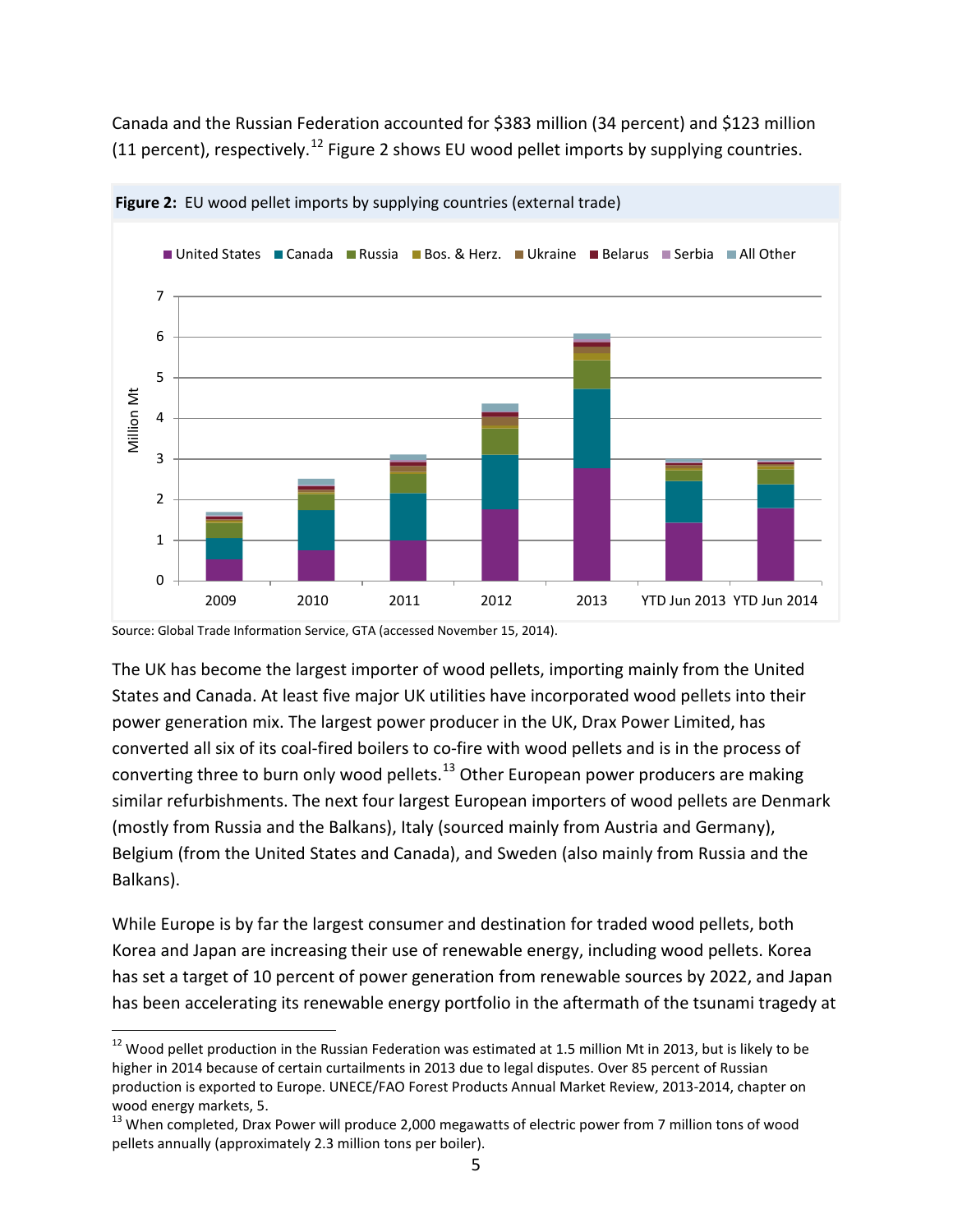Fukushima. Japan has set a renewable energy target of between 25 percent and 35 percent of total power generation by 2030. Both Korea and Japan are increasing imports of wood pellets from Canada, Southeast Asia, and to a lesser extent the United States, primarily to use in co-firing with coal.<sup>[14](#page-7-0)</sup> Korea has also reportedly entered into agreements with concessioners in Indonesia to produce wood pellets for export.<sup>[15](#page-7-1)</sup> Wood pellet imports into Korea during the first six months of 2014 totaled \$120 million, a six-fold increase over the same period a year earlier. Table 1 details global wood pellet imports by major importer.

| <b>Destination</b>   | 2012          | 2013          | 2013<br>percent | Jan. - Jun.<br>2013 | Jan. - Jun.<br>2014 | Jan. - Jun.<br>percent<br>change |  |  |
|----------------------|---------------|---------------|-----------------|---------------------|---------------------|----------------------------------|--|--|
|                      |               |               | Value (\$)      |                     |                     |                                  |  |  |
| United Kingdom       | 294,655,322   | 639,456,971   | 26.7            | 378,217,298         | 260,006,880         | $-5.1$                           |  |  |
| Italy                | 281,038,551   | 452,611,445   | 18.9            | 172,661,944         | 184,615,820         | 33.0                             |  |  |
| Denmark              | 350,242,855   | 426,760,939   | 17.8            | 202,288,899         | 211,275,645         | 17.5                             |  |  |
| Belgium              | 180,075,214   | 169,124,914   | 7.1             | 74,570,516          | 59,856,467          | $-9.1$                           |  |  |
| Sweden               | 86,681,546    | 116,699,585   | 4.9             | 62,976,975          | 41,898,677          | $-27.6$                          |  |  |
| Germany              | 65,416,348    | 115,095,933   | 4.8             | 41,266,820          | 30,699,610          | $-7.6$                           |  |  |
| Netherlands          | 197,613,630   | 103,274,996   | 4.3             | 39,878,092          | 40,865,742          | 21.2                             |  |  |
| Austria              | 56,608,528    | 92,382,408    | 3.9             | 3,8943,258          | 35,621,044          | 13.9                             |  |  |
| South Korea          | 18,285,219    | 77,361,555    | 3.2             | 18,778,403          | 94,694,427          | 539.5                            |  |  |
| <b>United States</b> | 17,631,676    | 30,261,514    | 1.3             | 10,470,427          | 16,005,455          | 76.5                             |  |  |
| All other            | 119,159,227   | 169,078,960   | 7.1             | 68,836,343          | 94,693,005          | 37.6                             |  |  |
| <b>Total</b>         | 1,667,408,115 | 2,392,109,216 | 100.0           | 922,907,933         | 1,056,555,743       | 17.6                             |  |  |
| EU-28 external       | 809,990,530   | 1,133,865,040 | 47.4            | 553,704,518         | 565,116,123         | 2.1                              |  |  |
|                      |               | Volume (mt)   |                 |                     |                     |                                  |  |  |
| United Kingdom       | 1,486,899     | 3,432,434     | 28.5            | 2,057,516           | 1,914,370           | $-16.9$                          |  |  |
| Italy                | 1,193,699     | 1,748,732     | 14.5            | 683,190             | 864,443             | 26.9                             |  |  |
| Denmark              | 2,000,240     | 2,320,250     | 19.3            | 1,103,709           | 1,238,686           | 15.7                             |  |  |
| Belgium              | 970,470       | 896,074       | 7.4             | 399,214             | 353,566             | $-2.9$                           |  |  |
| Sweden               | 493,039       | 712,648       | 5.9             | 377,483             | 285,515             | $-25.3$                          |  |  |
| Germany              | 347,466       | 526,625       | 4.4             | 201,866             | 158,821             | $-23.3$                          |  |  |

**Table 1:** Wood pellet imports by major importing country and the EU, 2012–13, January–June 2013, and January–June, 2014

<span id="page-7-0"></span> $14$  In 2013, Korea imported 485,000 tons of wood pellets, quadruple the amount that was imported in 2012. The four largest suppliers in 2013 were Vietnam, Canada, Malaysia, and Russia.<br><sup>15</sup> The Jakarta Post, September 6, 2013, [http://www.thejakartapost.com/news/2013/09/06/korean-delegates-see-](http://www.thejakartapost.com/news/2013/09/06/korean-delegates-see-wood-pellet-potential-ri.html)

<span id="page-7-1"></span>[wood-pellet-potential-ri.html.](http://www.thejakartapost.com/news/2013/09/06/korean-delegates-see-wood-pellet-potential-ri.html)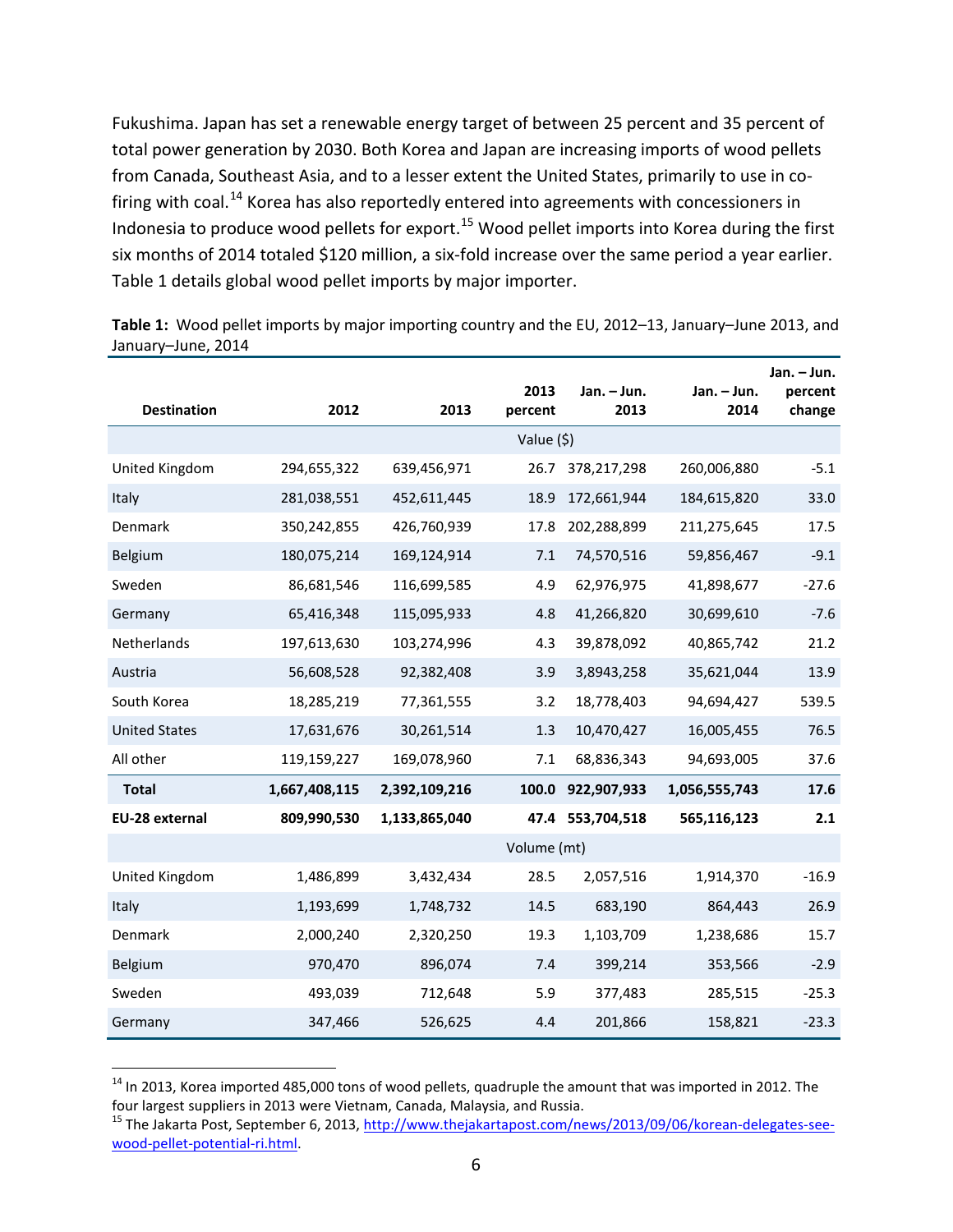| <b>Destination</b>    | 2012      | 2013       | 2013<br>percent    | $Jan. - Jun.$<br>2013 | Jan. - Jun.<br>2014 | Jan. – Jun.<br>percent<br>change |
|-----------------------|-----------|------------|--------------------|-----------------------|---------------------|----------------------------------|
| <b>Netherlands</b>    | 1,032,550 | 542,858    | 4.5                | 187,613               | 245,617             | 44.8                             |
| Austria               | 272,173   | 385,457    | 3.2                | 172,603               | 179,482             | 1.5                              |
| South Korea           | 122,447   | 484,668    | 4.0                | 125,772               | 670,518             | 422.6                            |
| <b>United States</b>  | 86,736    | 152,441    | 1.3                | 51,001                | 88,442              | 73.6                             |
| All other             | 668,990   | 827,962    | 6.9                | 363,691               | 423,726             | 16.5                             |
| <b>Total</b>          | 8,674,710 | 12,030,150 | 100.0              | 5,723,658             | 6,423,187           | 12.2                             |
| EU-28 external        | 4,367,433 | 6,088,274  | 50.6               | 3,008,064             | 2,983,568           | $-0.8$                           |
|                       |           |            | Unit Value (\$/mt) |                       |                     |                                  |
| United Kingdom        | 198.17    | 186.30     |                    | 183.82                | 187.45              | 2.0%                             |
| Italy                 | 235.44    | 258.82     |                    | 252.73                | 265.69              | 5.1%                             |
| Denmark               | 175.10    | 183.93     |                    | 183.28                | 191.92              | 4.7%                             |
| Belgium               | 185.55    | 188.74     |                    | 186.79                | 191.67              | 2.6%                             |
| Sweden                | 175.81    | 163.75     |                    | 166.83                | 159.78              | $-4.2%$                          |
| Germany               | 188.27    | 218.55     |                    | 204.43                | 239.99              | 17.4%                            |
| Netherlands           | 191.38    | 190.24     |                    | 212.56                | 196.74              | $-7.4%$                          |
| Austria               | 207.99    | 239.67     |                    | 225.62                | 247.15              | 9.5%                             |
| South Korea           | 149.33    | 159.62     |                    | 149.31                | 179.10              | 20.0%                            |
| <b>United States</b>  | 203.28    | 198.51     |                    | 205.30                | 209.00              | 1.8%                             |
| All other             | 178.12    | 204.21     |                    | 189.27                | 223.48              | 18.1                             |
| <b>Total</b>          | 192.21    | 198.84     |                    | 193.74                | 202.97              | 4.8                              |
| <b>EU-28 external</b> | 185.46    | 186.24     |                    | 184.07                | 189.41              | 2.9                              |

Source: Global Trade Information Service, GTA (accessed November 15, 2014).

## **U.S. Wood Pellet Demand and Trade**

Demand for U.S.-produced wood pellets is partially domestic, but is being increasingly driven by the export market. U.S. domestic demand is mainly for residential heating with some commercial heat and CHP applications. Wood accounts for just one percent of net electricity generation in the United States.<sup>[16](#page-8-0)</sup> While some U.S. power plants are using wood pellets to cofire with coal, the majority of wood-using electric power plants in the United States utilize chips and other raw wood instead of wood pellets. In general, because of the relatively short distances between wood supply areas and the facilities using the material, and the additional

<span id="page-8-0"></span> $^{16}$  U.S. Department of Energy, Monthly Energy Review, September 2014, Table 7.2a, 95.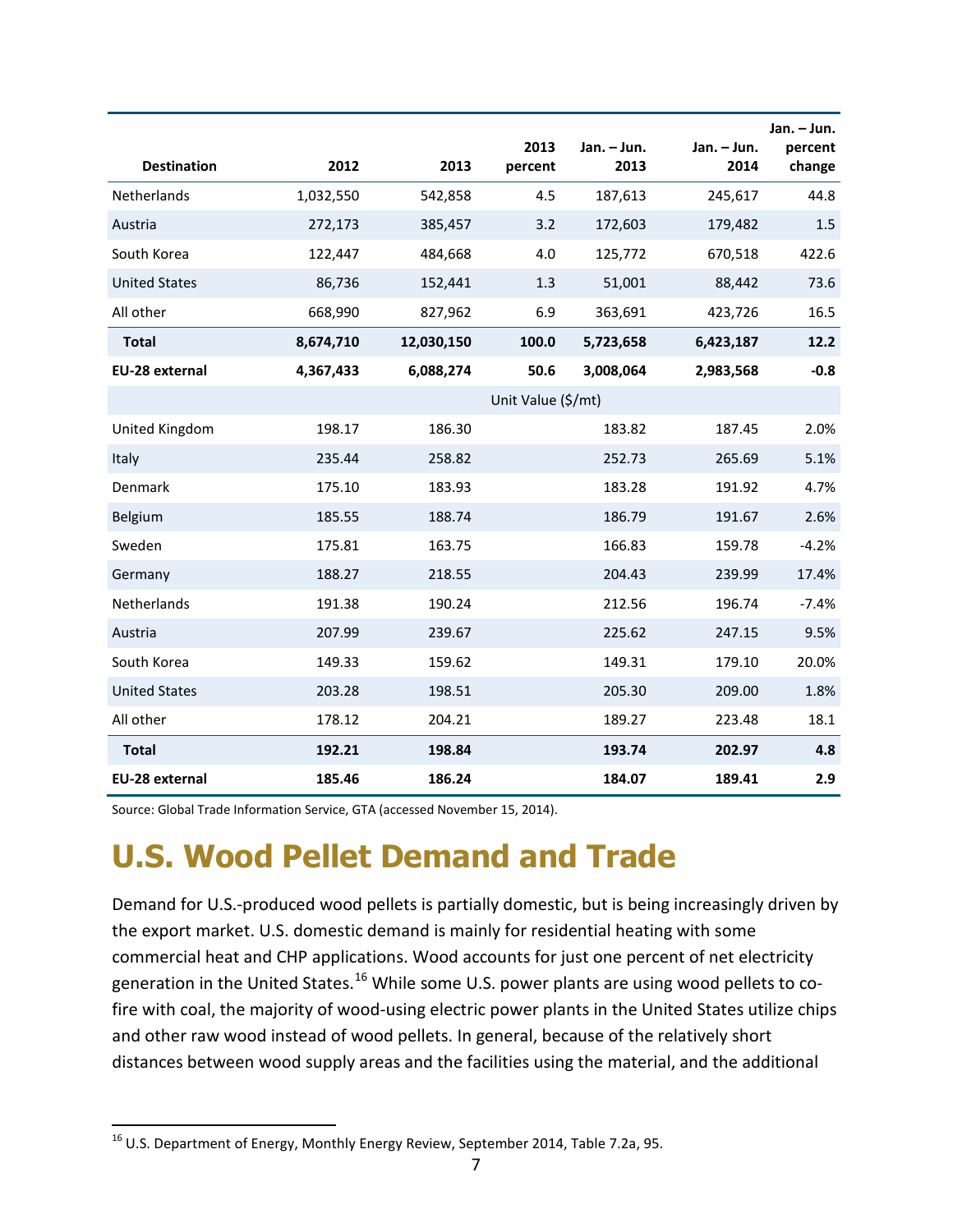costs of manufacturing wood pellets, wood chips and residues are more commonly utilized than pellets in wood-fueled power plants in the United States.

According to Biomass Magazine, 123 wood pellet manufacturing plants were operating in the United States in 2013 with a total capacity of 8.7 million Mt.<sup>[17](#page-9-0)</sup> Published estimates of actual production are less, on the order of 5.5 million Mt in 2013, with about half exported. Pellet manufacturing is concentrated in the southern United States where over three-quarters of U.S. wood pellet capacity is located, and from where over 98 percent of wood pellet exports are shipped. Wood pellets have become the third largest wood products export from the U.S. South, behind softwood and hardwood lumber. Georgia, Florida, Alabama, and Virginia currently account for nearly all U.S. wood pellet exports.<sup>[18](#page-9-1)</sup> In 2013, 2.9 million Mt of wood pellets were shipped from southern ports, 99 percent of which went to the EU. By way of comparison, 2013 wood chip exports from southern ports—primarily pulp chips for papermaking—totaled 0.8 million tons, with the lion's share going to Turkey. The average unit value of chip exports from the southern U.S. ports to the EU was \$100.26/Mt (oven-dried basis) compared with \$126.97/Mt for wood pellets.

In 2013, U.S. wood pellet exports to the EU exceeded \$358 million and 2.8 million Mt, up from just \$88 million and 0.5 million Mt in 2009.<sup>[19](#page-9-2)</sup> As noted earlier, EU reported imports from the United States in 2013 were \$505 million. The 40 percent (+/-) difference in the value of reported U.S. exports and the value of reported EU imports reflects the difference in valuation practices.<sup>[20](#page-9-3)</sup> The four largest destinations for U.S. wood pellet exports in 2013 were the UK (accounting for 59 percent), Belgium (15 percent), Denmark (8 percent), and the Netherlands (6 percent). U.S. exports to South Korea have also been growing along with that country's imports from other sources.<sup>[21](#page-9-4)</sup> Table 2 details U.S. wood pellet exports by major destination.

U.S. exports are reported as "free alongside ship" (FAS), while EU imports are reported as including "cost, insurance and freight" (CIF). The EU import unit value for wood pellets averaged just over \$189/Mt during the first half of 2014 for both the U.S. and world suppliers, while U.S. export prices to the EU averaged \$130/Mt.

<span id="page-9-1"></span>

<span id="page-9-0"></span><sup>&</sup>lt;sup>17</sup> Biomass Magazine database of wood pellet plants (accessed January 14, 2014).<br><sup>18</sup> GTIS, World Trade Atlas (accessed November 15, 2014).<br><sup>19</sup> U.S exports in 2009 are based on reported EU imports of wood pellets (CN 44

<span id="page-9-3"></span><span id="page-9-2"></span>transaction costs. The difference in reported quantities in the trade data is minimal and likely reflects time lags and other miscellaneous factors.

<span id="page-9-4"></span> $21$  The largest suppliers of wood pellets to South Korea during the first half of 2014 were Vietnam, Canada, Russia, Malaysia, and the United States.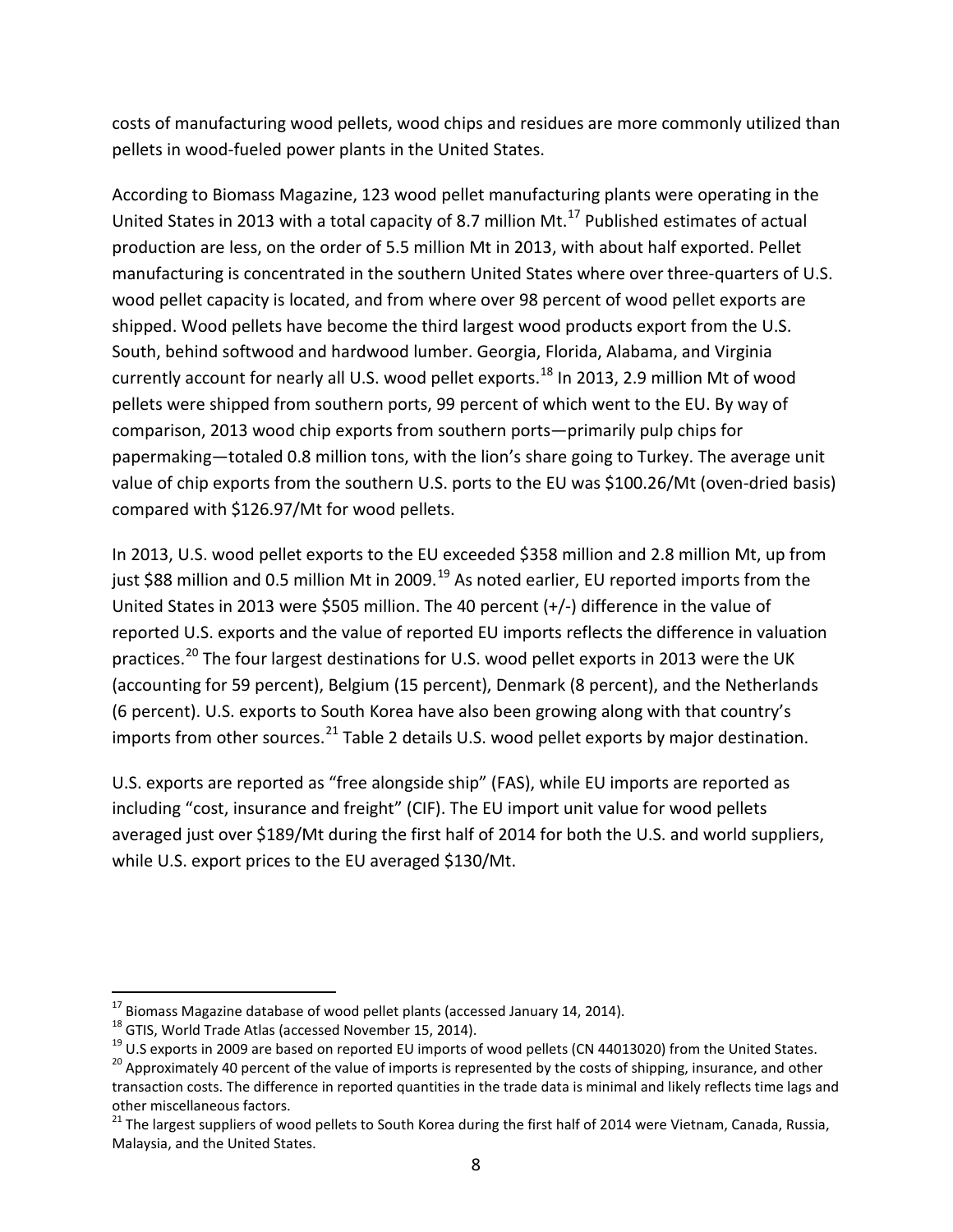|                    |             |             | 2013    | Jan. - June | Jan. - June | Jan. - June<br>percent |  |  |
|--------------------|-------------|-------------|---------|-------------|-------------|------------------------|--|--|
| <b>Destination</b> | 2012        | 2013        | percent | 2013        | 2014        | change                 |  |  |
|                    |             | Value (\$)  |         |             |             |                        |  |  |
| United Kingdom     | 108,816,312 | 219,688,190 | 59.2    | 122,651,855 | 169,498,363 | 38.2                   |  |  |
| Belgium            | 54,306,616  | 54,746,037  | 14.8    | 30,515,367  | 2,4256,146  | $-20.5$                |  |  |
| Denmark            | 4,086,425   | 28,400,915  | 7.7     | 2,862,952   | 6,852,382   | 139.3                  |  |  |
| Netherlands        | 6,3424,789  | 21,482,471  | 5.8     | 8,635       | 22,432,696  | $\infty$               |  |  |
| Italy              | 2,632,640   | 23,912,245  | 6.4     | 6,545,109   | 8,787,777   | 34.3                   |  |  |
| Germany            | 34,305      | 7,805,175   | 2.1     | 3,968,225   | 36,626      | $-99.1$                |  |  |
| Korea, South       | 19,202      | 6,047,228   | 1.6     | 532,466     | 7,728,557   | 1351.5                 |  |  |
| Canada             | 8,741,635   | 4,947,671   | 1.3     | 2,046,753   | 2,001,744   | $-2.2$                 |  |  |
| Sweden             | 5,415,767   | 2,458,782   | 0.7     | 1,468,782   | 1,476,800   | 0.1                    |  |  |
| Austria            | 6,264       | 280,412     | 0.1     | $\mathbf 0$ | 31,938      | n/a                    |  |  |
| All other          | 10,750,325  | 1,211,715   | 0.3     | 872,861     | 358,437     | $-0.6$                 |  |  |
| <b>Total</b>       | 258,234,280 | 370,980,841 | 100.0   | 171,473,005 | 243,461,466 | 42.0                   |  |  |
| <b>EU-28</b>       | 238,729,378 | 358,834,492 | 96.7    | 168,032,432 | 233,458,738 | 38.9                   |  |  |
|                    |             | Volume (mt) |         |             |             |                        |  |  |
| United Kingdom     | 672,977     | 1,682,243   | 58.4    | 879,822     | 1,238,304   | 40.7                   |  |  |
| Belgium            | 495,552     | 534,668     | 18.6    | 292,876     | 247,672     | $-15.4$                |  |  |
| Denmark            | 29,201      | 195,589     | 6.8     | 23,575      | 60,661      | 157.3                  |  |  |
| Netherlands        | 499,162     | 178,413     | 6.2     | 16          | 172,963     | nm                     |  |  |
| Italy              | 13,580      | 150,319     | 5.2     | 30,396      | 52,611      | 73.1                   |  |  |
| Germany            | 59          | 59,796      | 2.1     | 33,045      | 80          | $-99.8$                |  |  |
| Korea, South       | 26          | 33,600      | 1.2     | 1,773       | 40,518      | 2,184.7                |  |  |
| Sweden             | 45,932      | 22,352      | 0.8     | 13,352      | 14,768      | 10.6                   |  |  |
| Canada             | 32,705      | 21,668      | 0.8     | 10,097      | 8,286       | $-17.9$                |  |  |
| Austria            | 8           | 1,134       | 0.1     | $\pmb{0}$   | 128         | n/a                    |  |  |
| All other          | 108,924     | 2,734       | 0.9     | 1,779       | 1,049       | $-0.4$                 |  |  |
| <b>Total</b>       | 1,898,125   | 2,882,517   | 100.0   | 1,286,732   | 1,837,040   | 42.8                   |  |  |
| <b>EU-28</b>       | 1,756,504   | 2,824,835   | 98.0    | 1,273,148   | 1,787,635   | 40.4                   |  |  |

**Table 2:** U.S. wood pellet exports by major destination country and the EU, 2012-2013, January–June 2013, and January–June, 2014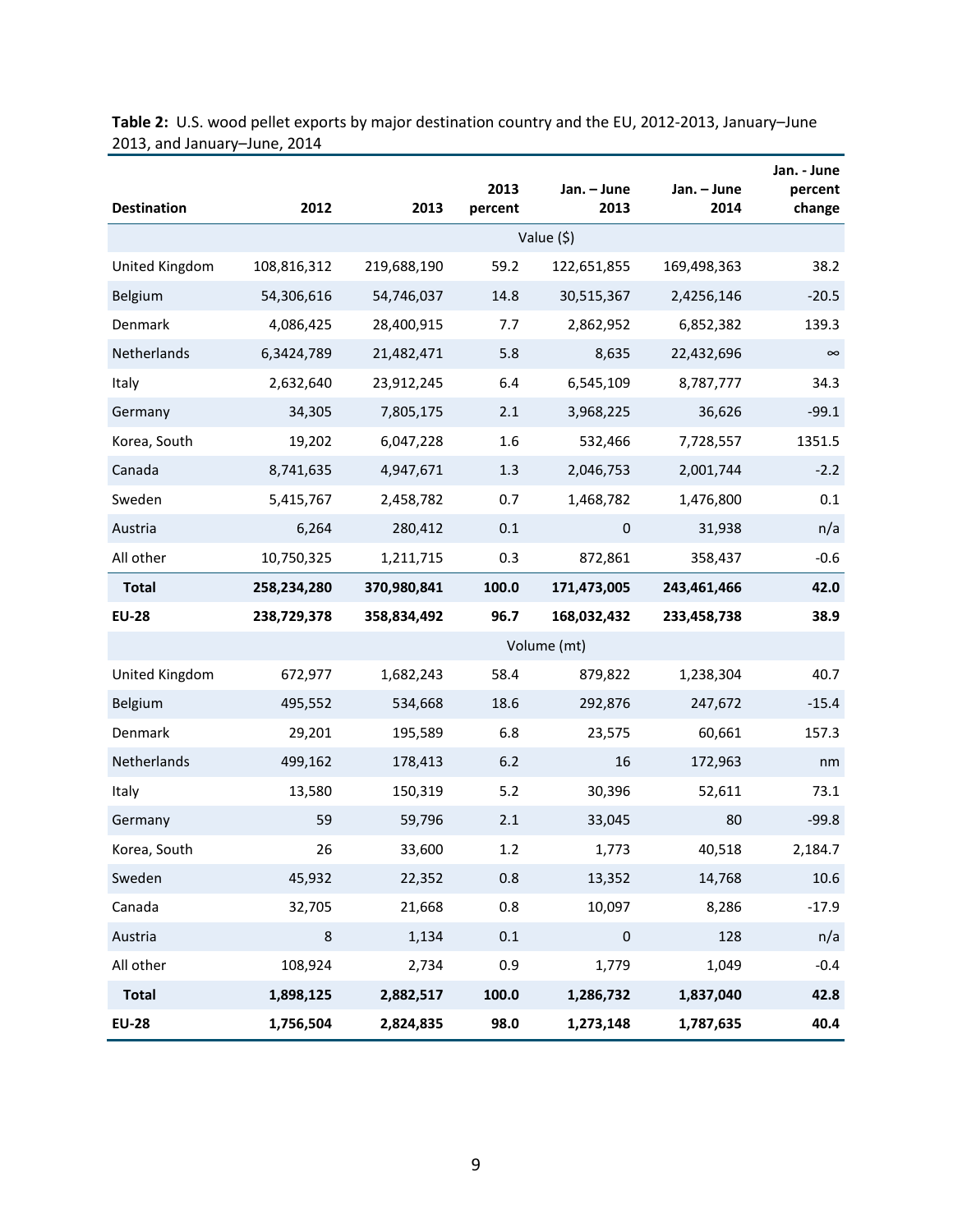| <b>Destination</b> | 2012   | 2013   | 2013<br>percent | Jan. - June<br>2013 | Jan. – June<br>2014 | Jan. - June<br>percent<br>change |
|--------------------|--------|--------|-----------------|---------------------|---------------------|----------------------------------|
|                    |        |        |                 | Unit Value (\$/mt)  |                     |                                  |
| United Kingdom     | 161.69 | 130.59 |                 | 139.41              | 136.88              | $-1.8$                           |
| Belgium            | 109.59 | 102.39 |                 | 104.19              | 97.94               | $-6.0$                           |
| Denmark            | 139.94 | 145.21 |                 | 121.44              | 112.96              | $-7.0$                           |
| Italy              | 127.06 | 120.41 |                 | 528.81              | 129.70              | $-75.5$                          |
| <b>Netherlands</b> | 193.87 | 159.08 |                 | 215.33              | 167.03              | $-22.4$                          |
| Germany            | 582.44 | 130.53 |                 | 120.09              | 459.26              | 282.4                            |
| Korea South        | 749.67 | 179.98 |                 | 300.25              | 190.74              | $-36.5$                          |
| Canada             | 190.32 | 221.35 |                 | 153.29              | 135.55              | $-11.6$                          |
| Sweden             | 165.59 | 113.47 |                 | 145.47              | 178.22              | 22.5                             |
| Austria            | 767.18 | 247.27 |                 | nm                  | 250.49              | nm                               |
| All other          | 98.70  | 443.28 |                 | 490.71              | 341.65              | $-30.4$                          |
| <b>Total</b>       | 136.05 | 128.70 |                 | 133.26              | 132.53              | 0.6                              |
| <b>EU-28</b>       | 135.91 | 127.03 |                 | 131.98              | 130.60              | $-1.0$                           |

Source: Global Trade Information Service, GTA (accessed November 15, 2014).

### **Renewable Energy Policy as Driver of Wood Pellet Demand**

Global demand for wood pellets is heavily driven by policies to increase use of renewable energy. The basic policy driver in the EU is the Renewable Energy Directive (RED) adopted by the European Parliament on April 23, 2009. RED set specific targets for a 20 percent reduction in GHG emissions, a 20 percent use of renewable energy, and a 20 percent improvement in energy efficiency.<sup>[22](#page-11-0)</sup> To implement RED, each EU member state was required to develop a plan setting out a program to accomplish its national RED goals.<sup>[23](#page-11-1)</sup> The individual member state RED goals vary depending on existing and prospective capacities for various forms of renewable energy, but the plans call for biomass and biofuels to provide half of the EU-wide 20 percent target for renewable energy. Biomass is projected to account for up to 80 percent of renewable energy used for heating and cooling, and nearly 20 percent of the electric power generated

<span id="page-11-1"></span>

<span id="page-11-0"></span><sup>&</sup>lt;sup>22</sup> Part of the energy mix is a 10 percent minimum target for renewable fuels used in transport.<br><sup>23</sup> Each EU member state drafted a National Renewable Energy Action Plan (NREAP) detailing its renewable energy targets by source and sector. Some EU member states must exceed the EU-wide 20 percent threshold, while others have lower targets. The renewable energy targets set for Germany, France, UK, and Italy–the four largest economies–are 18, 23, 15, and 17 percent, respectively. Sweden has the highest renewable energy 2020 target at 49 percent, while Malta has the lowest at 10 percent. AEBIOM, "European Bioenergy Outlook 2013," 12.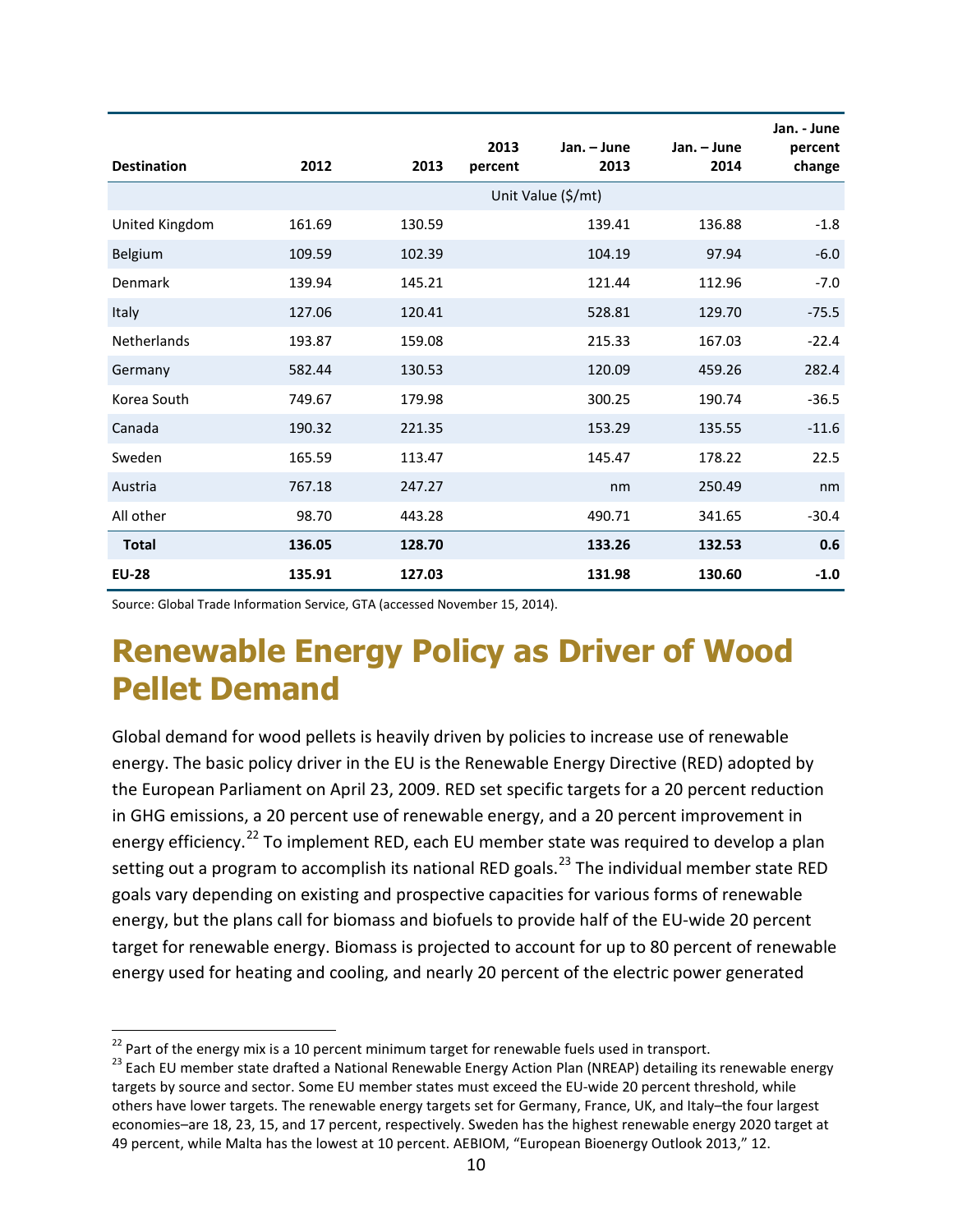from renewable sources.<sup>[24](#page-12-0)</sup> Since the goals for each EU member differ, the emphasis each places on the various energy sectors and renewable sources also differs. The UK, for example, is committed to producing 30 percent of its electric power through renewable energy. According to UK government estimates, that means that between 9.0 and 16.0 million tons of solid biomass will be required annually for that purpose.<sup>[25](#page-12-1)</sup> For the UK's utilities, wood pellets have become the biomass–and hence, renewable energy– form of choice. Wood pellets also figure prominently in meeting renewable energy goals in other EU member states.

Policies to support the use of renewable energy take several forms. Even before RED, the EU established the EU Emissions Trading System (EU-ETS) in 2005 to encourage reductions in carbon dioxide emissions from utilities and industries (box 3). The EU-ETS is a cap and trade program that set a cap on total emissions for the affected sectors and created a market for trading emission allowances. Carbon emissions from biomass sources are considered to be carbon-neutral under the EU-ETS, and the program may have encouraged some increased use of biomass energy in some industries. However, since the tradable carbon price has been low in recent years, the overall success of the EU-ETS in terms of reducing carbon emissions has been mixed. Instead, individual EU member states have implemented generous financial support programs to incentivize renewable energy projects, particularly in the power sector.

#### **Box 3:** The EU emissions trading system (EU-ETS)

 $\overline{a}$ 

In 2005, the EU Emissions Trading System (EU-ETS) was established to encourage reductions in carbon dioxide emissions from utilities and industries. The EU-ETS set a cap on total emissions for the affected sectors and created a market for trading emission allowances. Emission allowances were at first allocated, but have more recently been auctioned off. Emitting facilities must purchase sufficient allowances to cover their carbon dioxide emissions and can sell any surplus allowances to others that have insufficient allowances to cover their emissions. The result in terms of reducing overall EU carbon emissions has been mixed. The carbon price has turned out to be relatively low so that buying needed allowances has been more economical than reducing emissions. The EU is in the process of changing the system by setting and gradually raising the floor for emission allowances. For further information, see the European Commission website [\(http://ec.europa.eu/clima/policies/ets/index\\_en.htm\)](http://ec.europa.eu/clima/policies/ets/index_en.htm).

One of the approaches to encourage renewable energy takes the form of tradable energy certificates that, until recently, has been the main support scheme in the UK driving conversion of coal-fired power plants to wood pellets. Under this type of program, a regulating authority issues "green certificates" to utilities based on the type and amount of renewable-based power they generate. In turn, electric power distributors purchase certificates from the utilities in order to meet a mandated requirement that a certain percentage or amount of power they supply is from renewable sources (similar to a Renewable Portfolio Standard). Power

<span id="page-12-0"></span><sup>&</sup>lt;sup>24</sup> Beurskens and Hekkenberg, "Renewable Energy Projections as Published in the National Renewable Energy Action Plans of the European Member States, February 2011, 239.

<span id="page-12-1"></span><sup>&</sup>lt;sup>25</sup> Stephenson and MacKay, "Life Cycle Impacts of Biomass Electricity in 2020," July 2014, 5.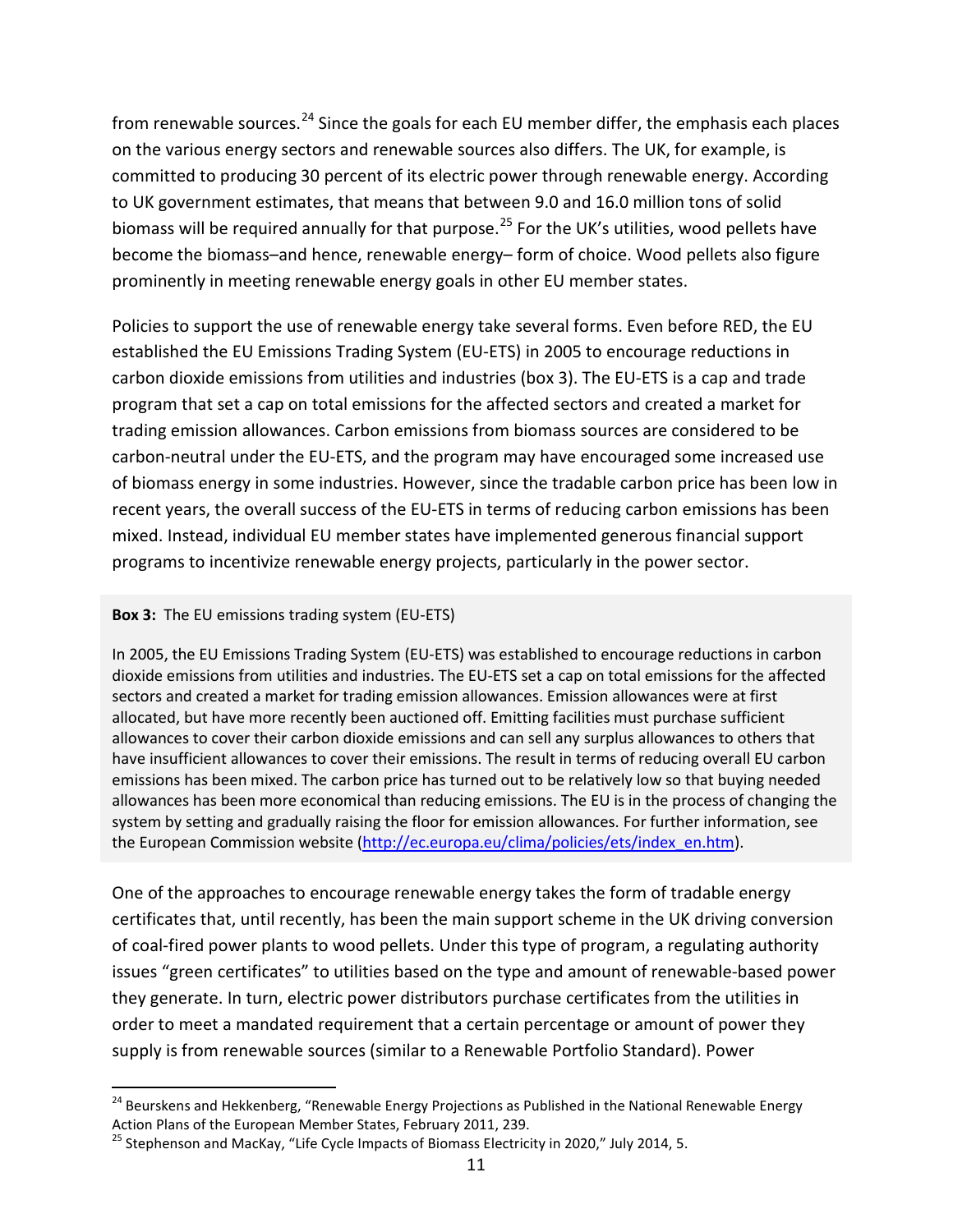distributors that fail to supply their customers with the required amount of renewable-based electric power pay a penalty. The certificates can be sold or traded. Their market value is a function of the amount of renewable energy mandated by the government and the amount produced as represented by the certificates. The utility sells both the power it generates and the certificates it is granted. During 2013, Renewable Obligation (RO) certificates in the UK were trading at an average of approximately \$43.00 per Mwh, equivalent to \$206 per Mt of wood pellets.[26](#page-13-0)

A second approach to support renewable energy that has increased demand for wood pellets is *Feed-in Tariffs (FiTs)*. Feed-in tariffs (FiTs) are payments made to a power producer for electricity generated from renewable sources. In this case, there are no tradable or marketable certificates. Instead, the power distributor is required to pay the power generator a supplemental fee for power generated from renewable sources, including wood pellets. The power distributor passes those charges along to its customers, although, in some cases, the government pays the fees instead. In several EU countries, FiTs are available for combined heat and power (CHP) installations as well as for electricity generation. The Netherlands, Germany, Denmark, and the Czech Republic are among the EU member states that have FiT programs for electric power. The UK has a FiT program for small power producers and thermal energy uses. As an example, large power plants in Denmark are supported by a feed-in tariff of 20 Euros per MWh, equivalent to \$130 per Mt of wood pellets.<sup>[27](#page-13-1)</sup>

In addition to tradable certificate and FiT programs, other types of direct payments in the form of grants, tax credits, or tax exemptions have been implemented by various EU member states. Most EU countries have some form of either direct payment or tax program to encourage use of renewable energy by industries and/or consumers. In addition, taxes or regulated limits on carbon dioxide emissions with an exemption for biomass energy also serve as an indirect incentive for using wood pellets. Several EU member states have imposed taxes on carbon emissions with emissions from burning biomass typically exempted. In Sweden, a large shift to biomass energy sources is attributed to higher taxes on fossil fuels imposed in the 1990s.<sup>[28](#page-13-2)</sup> Other EU countries that impose carbon-based taxes are the UK, Germany, Finland, Denmark,

<span id="page-13-0"></span><sup>&</sup>lt;sup>26</sup> UK Department of Energy and Climate Change, "Renewable Obligation Annual Report 2011-12," 39. In the UK, green certificates are called Renewable Obligations (ROs). The RO program has undergone changes since it was originally introduced in 2002. Beginning in 2009, the UK differentiated levels of support based upon the type of energy being generated through biomass. The number of Renewable Obligation Certificates (ROC) that is issued depends on the technology being employed. Biomass electric generation with combined heat and power receives 2 ROCs, electric generation by itself receives 1.5 ROCs, and co-firing receives 0.5 ROCs. Thus, converting a co-firing facility to 100 percent biomass results in much more generous incentives, an incentive for power plants to convert boilers entirely to wood pellets. However, the RO program will close to new generators in 2017 (existing installations will continue to be issued RO certificates until 2037).<br><sup>27</sup> USDA, FAS, "The Market for Wood Pellets in Denmark," November 5, 2013, [3].

<span id="page-13-1"></span>

<span id="page-13-2"></span><sup>&</sup>lt;sup>28</sup> IEA Bioenergy, Task 40. "Global Wood Pellet Industry Market and Trade Study." December 2011, 17.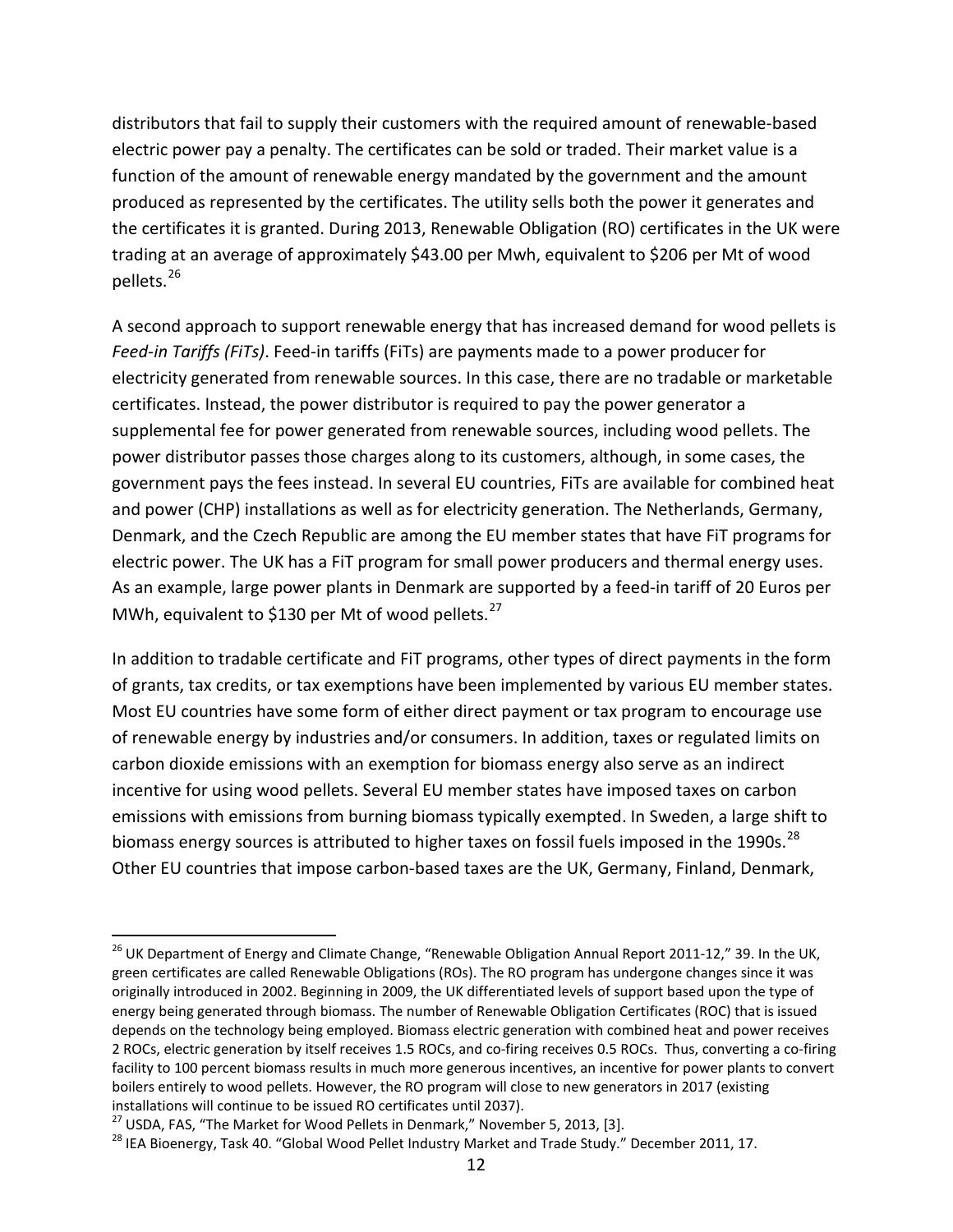Slovenia, and the Netherlands.<sup>[29](#page-14-0)</sup> In the UK, an existing tax on fossil fuels was extended to power generators in April 2013. Known as the carbon price floor (CPF), it sets a required payment per ton of emitted CO2, a tax that is scheduled to rise over time.

## **Changing EU Policy Landscape**

EU renewable energy policies continue to be adjusted in response to changing political and economic conditions in the EU member countries, often leaving utilities and other renewable energy investors with uncertain prospects for what they can expect from government policy and support. Some of the changes are a reaction to higher energy prices stemming from support programs. For example, FiT payments in Germany will be cut by one-third beginning in 2015 due to cost concerns.<sup>[30](#page-14-1)</sup> Some changes are designed to promote certain kinds of renewable energy, wind or solar, for example, over others. In 2014, a green certificate program that had been operating in Belgium was terminated because of the potential diversion of wood biomass away from competing uses in manufacturing paper and wood products.<sup>[31](#page-14-2)</sup> In both the UK and the Netherlands, renewable energy support mechanisms have been modified to provide greater support for wind and solar as compared with biomass, and greater financial support for installations that use biomass exclusively as compared with facilities that co-fire with coal.

In the UK, the RO program is scheduled to end by 2017 with certificates continuing to be issued for eligible facilities only through 2037. The UK plans to replace the RO program with a Contract for Difference (CfD) scheme beginning next year. The CfD program is a major change and conceptually very different. The CfD scheme sets a "strike price" for power generated by renewable sources and the buyer pays the generator the difference between the current market price and the strike price. Alternately, if the strike price is lower than the market price, the generator pays the buyer. The strike prices set by the government will favor new dedicated biomass generators and CHP projects, but proposed projects must meet certain financial and other criteria.

## **EU Sustainability Requirements**

Unique to bioenergy (biofuels and biomass), and of particular importance in the acceptance and use of wood pellets, is the issue of sustainable supply. The environmental effects of utilizing increasing volumes of biomass for energy, and the sustainability of wood pellets specifically, have been questioned and challenged by some NGOs, academics, and government regulators. Concerns have been raised about the net greenhouse gas (GHG) emission reductions of using biomass energy sources, its land use impacts, and the sustainability of

 $\overline{a}$ 

<span id="page-14-1"></span><span id="page-14-0"></span><sup>&</sup>lt;sup>29</sup> Andersen, "Europe's experience with carbon-energy taxation," December 20, 2010, 2.<br><sup>30</sup> Sohn, "German cabinet agrees [to] renewable energy reform." ENDS Europe, April 8, 2014, 1.<br><sup>31</sup> USDA, FAS, "EU Biofuels Annual 2

<span id="page-14-2"></span>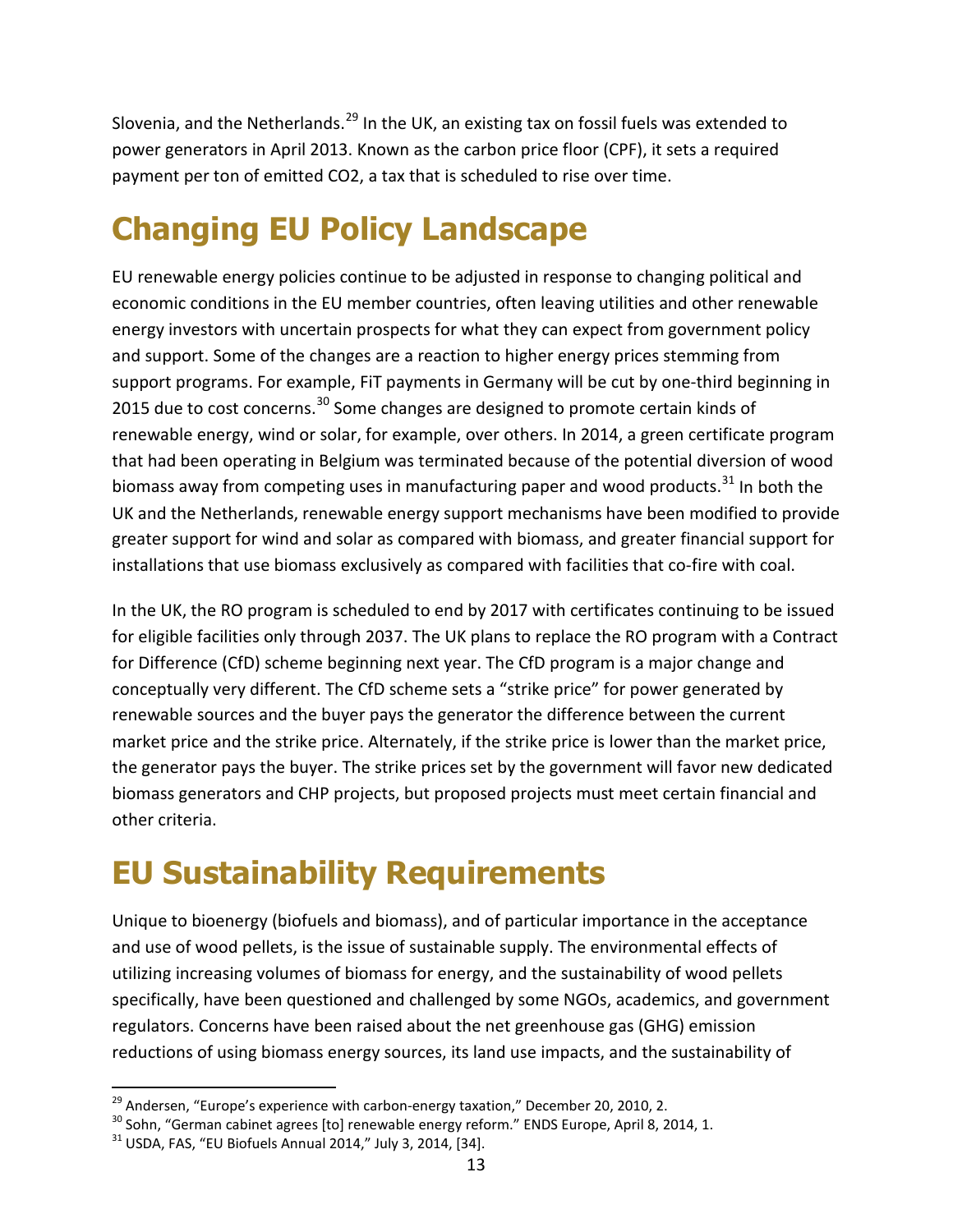agricultural and forest practices in supply regions. Numerous initiatives have been launched to address the sustainability of bioenergy. One researcher has identified as many as 67 ongoing certification initiatives designed to assure sustainability of bioenergy.<sup>[32](#page-15-0)</sup>

A basic premise of the EU renewable energy approach is that biomass energy is treated as a neutral emitter of carbon. The carbon neutrality thesis is rooted in the proposition that the carbon emitted by burning wood is replenished by new timber growth and that, over wide landscapes, and over time, timber growth exceeds removals, at least in the United States. Another underlying assumption is that the use of wood for energy displaces an equivalent use of fossil fuels and thus further reduces carbon emissions. Thus, proponents argue that wood energy should be treated differently than fossil fuels. They also note that increased demand for bioenergy spurs forest investments to increase wood biomass production and hence increase the stock of carbon. The opposite view is that the carbon emitted is not replaced in the same spatial or temporal scale from where it was removed and, from a regulatory standpoint, emitted carbon is emitted carbon irrespective of the fuel source. Moreover, some contend that increased biomass energy demand has adverse indirect land use impacts by raising prices which results in accelerated harvesting and deforestation, the consequences of which are further carbon emissions.<sup>[33](#page-15-1)</sup>

The EU has taken a largely prescriptive approach to addressing sustainability of biomass energy and biofuels. For liquid biofuels, the RED set out obligatory sustainability criteria (box 4).<sup>[34](#page-15-2)</sup>

However, criteria for solid biomass were deferred pending further study by the European Commission. Documenting compliance with sustainability criteria will be a major challenge for wood pellet producers, particularly those in the United States that depend upon manufacturing residues and small family-owned forests for the majority of their raw material. Proposed sustainability criteria establish a minimum threshold of greenhouse gas savings and precludes using raw material from certain kinds of land including forests of "high biodiversity value."<sup>[35](#page-15-3)</sup>

<span id="page-15-0"></span><sup>&</sup>lt;sup>32</sup> Van Dam, Junginger, and Faaj, "From the global efforts on certification of bioenergy towards and integrated approach based on sustainable land use planning," 2010, 1.  $\overline{a}$ 

<span id="page-15-1"></span> $33$  The literature presents opposing views on the effect of bioenergy on food prices and net carbon emissions. One thesis, put forward by Searchinger et al, is that increased demand to use corn for ethanol raises world corn prices and thus encourages land conversion, ostensibly from forest use, and particularly in developing countries. The conversion of forest land to agricultural commodities, whether corn or another farm crop, itself causes carbon emissions as forests are net sequesters of carbon. Similarly, a shifting of wood use to energy may cause timber commodity prices to rise and have a similar result of inducing carbon-emitting land use changes. Sedjo and others have argued that increased demand for bioenergy will spur forest investments to increase the wood biomass production and hence the stock of carbon. See Sedjo, RFF Discussion paper, November 2013.<br><sup>34</sup> European Union, Directive 2009/28/EC, Articles 17, 18 and 19.

<span id="page-15-2"></span>

<span id="page-15-3"></span><sup>&</sup>lt;sup>35</sup> EC "Proposal for a Directive of the European Parliament and of the Council on sustainability criteria for solid and gaseous biomass used in electricity and/or beating and cooling and biomethane injected into the natural gas network." Available at[: www.endseurope.com/docs/130819a.pdf.](http://www.endseurope.com/docs/130819a.pdf)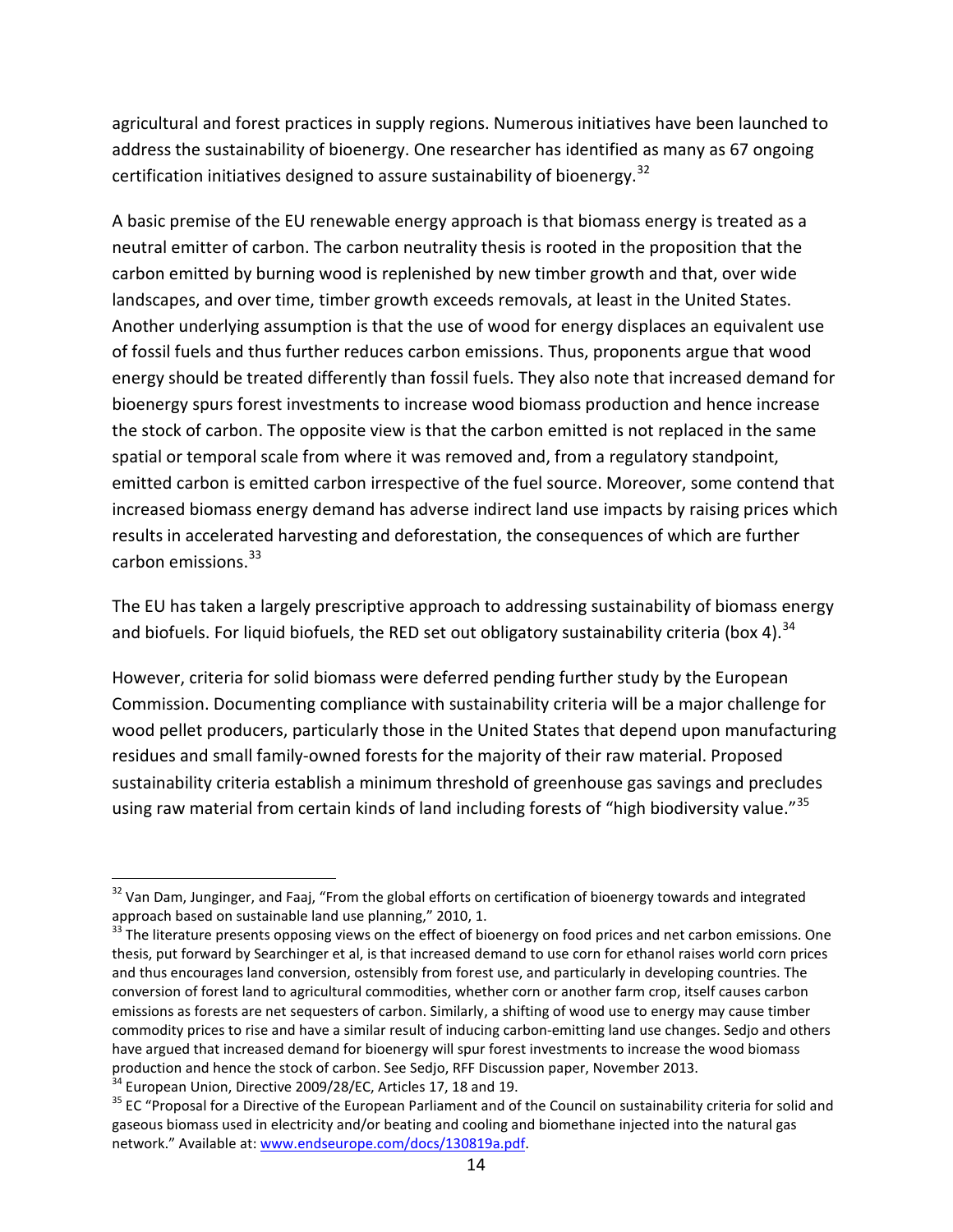#### **Box 4:** RED biofuels sustainability criteria

The biofuels criteria in the RED prescribe minimum GHG reductions that tighten over time, address land use and environmental impacts, and require adherence to economic and social standards including ILO standards. Under the RED sustainability criteria, biofuels must reduce GHG emissions by 35 percent initially, at least 50 percent compared to conventional fuels in existing plants from 2017 forward, and by at least 60 percent in new installations. The EC criteria prohibit the use of biomass from primary forests or forest with no significant ecological disturbance, protected areas, high biodiverse grasslands, wetlands, or forest lands with high carbon stocks such as wetlands, peatlands or continuously forested areas. The Commission detailed specific methodologies and default values for calculating GHG emissions from different kinds of feedstocks, including biofuels made from cellulosic materials such as wood (sets out how to calculate the savings as the sum of emissions from (1) extraction and cultivation of raw materials, (2) land use change, (3) processing, and (4) transport and distribution). Wastes are exempted from the sustainability criteria. These sustainability criteria apply to all biofuels consumed in the EU whether produced in the EU or imported. The EU is currently also reviewing a proposal on indirect land use change (ILUC) that would require ILUC factors to be incorporated into the GHG calculations for eligibility to meet biofuels targets. The EU Commission issued a report on sustainability requirements for biomass energy in February, 2010. To date, the EU Commission has not taken any further definitive action on sustainability criteria as they may apply to biomass energy.

Absent an obligatory set of EU-wide guidelines for biomass, several member states have recognized third-party certification schemes, or have drafted sustainability criteria of their own that are being used as qualifying preconditions for biomass energy, and thus wood pellet, support schemes.<sup>[36](#page-16-0)</sup> In addition, several separate efforts to harmonize sustainability criteria for biomass, and particularly for wood pellets, are being undertaken by utilities and producer groups. Some of these efforts are in combination with developing uniform technical standards for wood pellets (i.e., size, ash content, moisture tolerances, etc.). For example, the European Biomass Association (AEBIOM), has organized PellCert, a consortium of biomass associations, that has issued technical standards for industrial pellets called ENPlus.<sup>[37](#page-16-1)</sup> In addition, both the European Standards Institute (CEN) and ISO (through ISO 13065) are developing standards for biomass energy applications and sustainable bioenergy production, respectively.<sup>[38](#page-16-2)</sup>

Several major European utilities have formed the Sustainable Biomass Partnership (SBP) that has drafted sustainability standards for the buyers of industrial wood pellets. The standards are an attempt to both harmonize RED-compliant sustainability criteria for application throughout the EU and to meet the various EU member-specific criteria that have emerged, particularly requirements of the "Timber Standard" issued by the UK government in August, 2013 for

<span id="page-16-0"></span> $36$  At least four biomass energy sustainability schemes are currently recognized by various EU member governments: Green Gold Label, NTA 8080 certification, Laborelec-SGS Solid Biomass Sustainability Scheme, and the Drax Biomass Sustainability Implementation Process.<br><sup>37</sup> Se[e http://www.enplus-pellets.eu/pellcert/.](http://www.enplus-pellets.eu/pellcert/)<br><sup>38</sup> The ISO standard was proposed by Germany and Brazil and was distributed for initial comments earlier this year.

<span id="page-16-1"></span>

<span id="page-16-2"></span>The target publication date is mid-2015.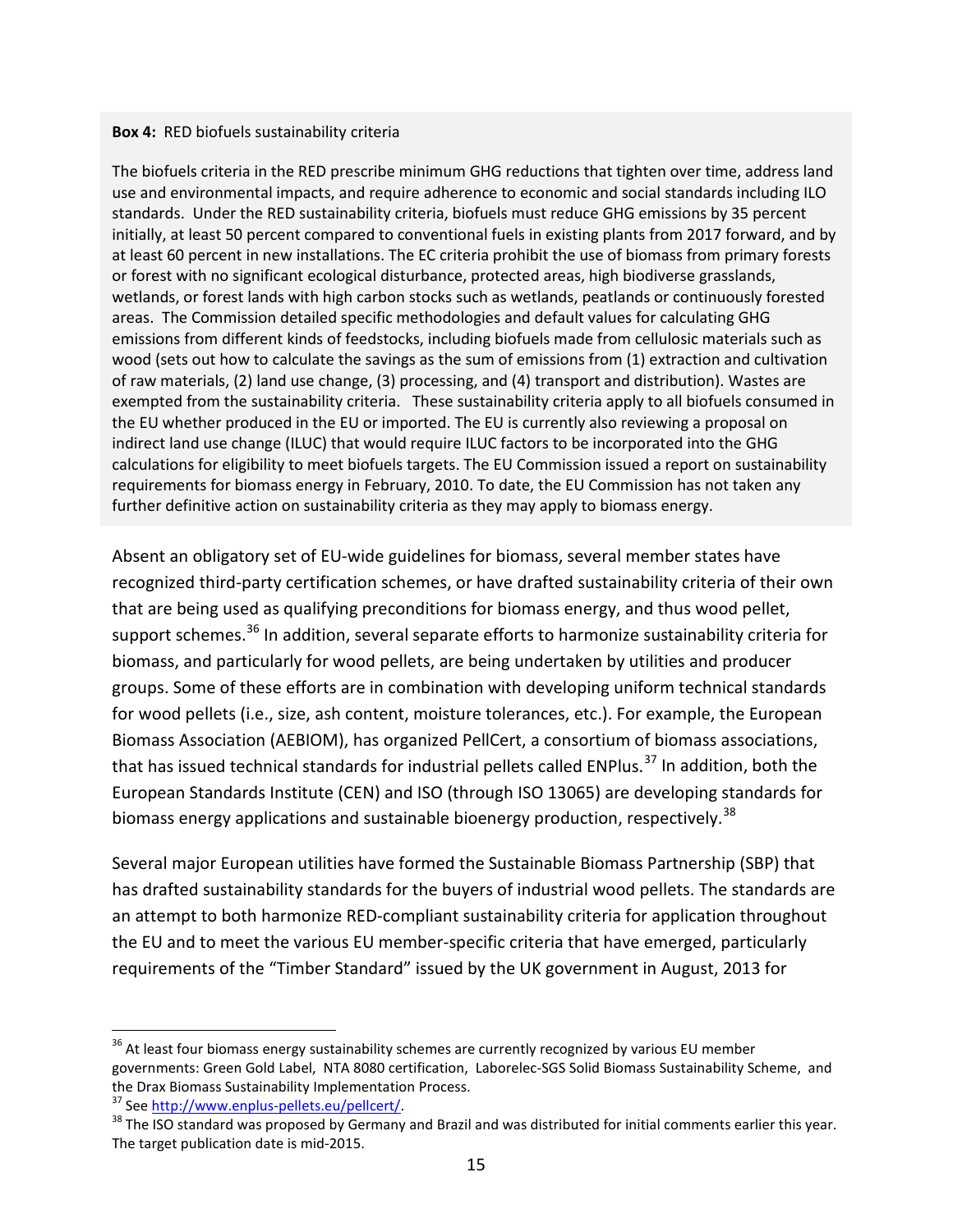implementation in 2015. SPB expects to begin requiring wood pellet producers to apply SPB standards by the end of  $2014.<sup>39</sup>$  $2014.<sup>39</sup>$  $2014.<sup>39</sup>$ 

Meeting the sustainability requirements issued by the UK's Department of Energy and Climate Change (DECC), referred to as the "Timber Standard," will be necessary to receive financial support for wood pellet energy projects under the UK's government's financial support schemes for renewable energy.<sup>[40](#page-17-1)</sup> The "Timber Standard" conforms to the proposed EC guidelines and also mandates that suppliers meet the requirements of the UK Timber Procurement Policy as set out by the UK's Central Point of Expertise on Timber, otherwise known as CPET. CPET was created several years ago to regulate government wood purchases. CPET requires evidence of legal and sustainable sourcing that can either be in the form of certification by an approved forest certification scheme (including FSC, PEFC, and SFI) or by evidence that meets other rigorous criteria (so-called Category B evidence in the policy). In either case, at least 70 percent of the wood raw material must be shown to have originated on legal and sustainably managed forests with traceability to the original forest source a key element.

The UK's sustainability requirements may be problematic for U.S. industry since the majority of wood supplied to wood pellet producers is from family forest owners who are not typically certified to one of the accepted schemes and may also not meet requirements under Category B. Forest ownership in other supplying countries, such as Canada, is characterized by a high degree of government ownership, which makes traceability somewhat less challenging than in the United States.

## **WTO and Wood Pellets**

Also hovering in the background on wood pellet trade (and biomass energy more generally) are questions about whether sustainability criteria are consistent with WTO commitments. Some argue that the EU's RED is inconsistent with WTO rules because it discriminates against bioenergy imports from certain countries based on how the bioenergy is produced and/or by applying discriminatory standards, such as the sustainability criteria, in violation of the WTO Technical Barriers to Trade agreement (TBT). $41$  Others suggest that, given the attention to climate change, preserving biodiversity, and other environmental issues, these types of criteria

<span id="page-17-1"></span><span id="page-17-0"></span><sup>&</sup>lt;sup>39</sup> E-mail communication with industry representative, October 14, 2014.<br><sup>40</sup> To take effect in 2015, the sustainability policy will apply to electricity generators under the Renewable Obligations program and providers under UK's Renewable Heat Incentive, "Timber Standard for Heat & Electricity: Woodfuel used under the Renewable Heat Incentive and Renewables Obligation," 4.

<span id="page-17-2"></span> $41$  Mitchell and Tran, "The Consistency of the European Union Renewable Energy Directive with World Trade Organization Agreements: The Case of Biofuels," 34.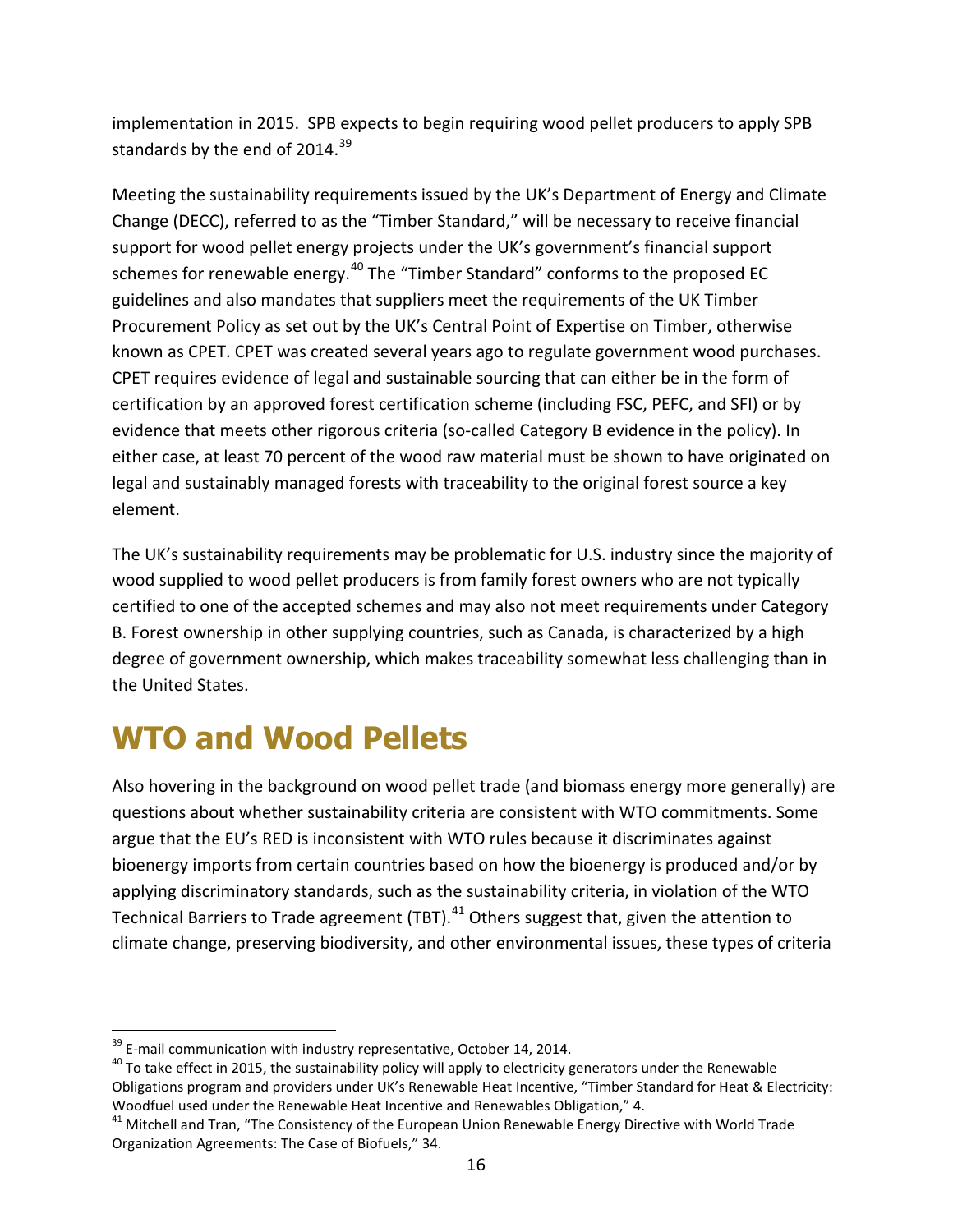should be viewed differently.<sup>[42](#page-18-0)</sup> They contend that as long as sustainability criteria are crafted in accordance with international standards they will not run afoul of the TBT agreement since the TBT agreement allows a WTO member to establish technical regulations and voluntary standards for certain purposes.<sup>[43](#page-18-1)</sup>

In terms of WTO rules, the concept of sustainability criteria falls within the grey area of whether traded goods can be distinguished by how they are made, referred to as process and production methods (PPM), and not merely by their conventional physical attributes. Restrictions on PPM are discussed in the literature and, while they have been the subject of a few WTO disputes, the applicability of WTO rules to products differentiated by PPM remains largely unresolved.<sup>[44](#page-18-2)</sup> For wood pellets trade with the EU, the fundamental question is whether the EU can restrict trade in wood pellets that are in all other aspects identical, but differ only in terms of meeting a sustainability certification. Moreover, can governments require compliance to privately developed standards that may discriminate against one or more supplying countries?

WTO rules generally disallow countries from imposing restrictions on imports that favor one country or group of countries over another, or policies favoring domestic producers over imports. However, under GATT/WTO Article XX, the WTO allows certain exceptions for measures that are "necessary to protect human, animal or plant life or health" and/or relate "to the conservation of exhaustible natural resources if such measures are made effective in conjunction with restrictions on domestic production or consumption." At least one author has noted that the drafters of the EU Renewable Energy Directive were careful to use the phrasing "environmental sustainability criteria" for the required criteria for the use of biofuels to enable the environmental protection exception.<sup>[45](#page-18-3)</sup>

Whether or not discriminating against a foreign producer based on sustainability criteria is allowed because of health (i.e., climate change) considerations or conservation of natural resources has not been tested at the WTO. Requiring absolute traceability in the supply chain for wood materials (as may be required) would likely be problematic for some U.S. pellet producers sourcing from multiple small landowners in the U.S. South. Producers in countries with tropical forests will find it equally difficult, if not prohibitive, to meet the proposed sustainability criteria.

<span id="page-18-0"></span> $42$  Burrell, Gay, and Kavallari. "The Compatibility of EU Biofuel Policies with Global Sustainability and the WTO," 786.

<span id="page-18-1"></span><sup>&</sup>lt;sup>43</sup> Ackrill and Kay, "EU Biofuels Sustainability Standards and Certification Systems - How to Seek WTO-Compatibility," 551–564.<br><sup>44</sup> Questions related to PPM were at issue in WTO cases involving dolphin-safe tuna and shrimp fished without

<span id="page-18-3"></span><span id="page-18-2"></span>using turtle-exclusion devices, among others. See discussion in Mitchell and Tran," The Consistency of the<br>European Union Renewable Energy Directive with World Trade Organization Agreements: The Case of Biofuels." <sup>45</sup> UNCTAD, "Making Certification Work for Sustainable Development: The Case of Biofuels," 2008, 4.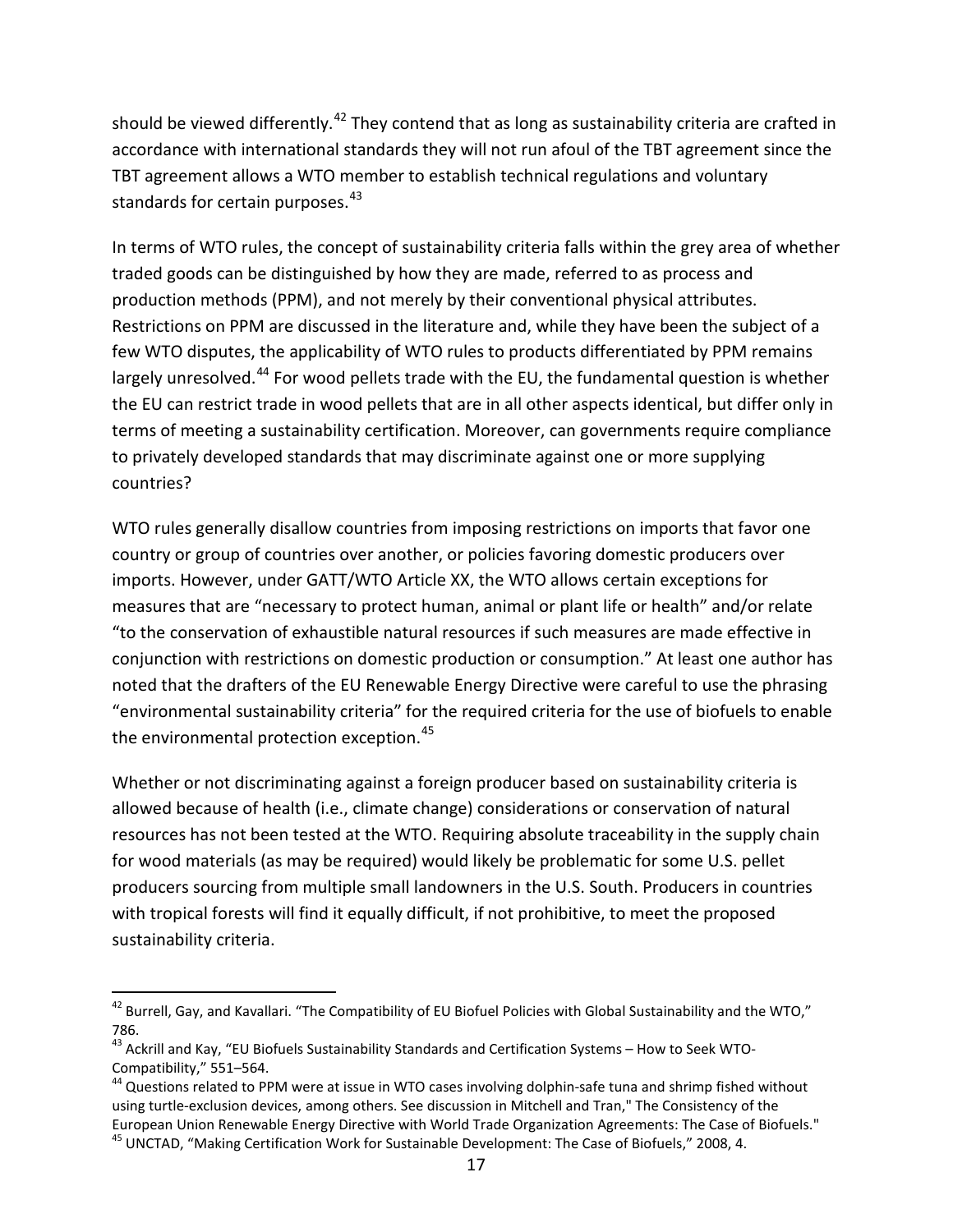Under Article XX, environmental or human health exceptions are permitted as long as they are the "least trade restrictive measure" available for protecting human, animal, and plant health and/or conserving exhaustible natural resources. A measure may be deemed "necessary" for purposes of the exceptions only if less restrictive measures that are GATT/WTO consistent are not sufficient for the same intended purpose(s). $46$  With respect to wood pellets, do sustainability criteria embodied in the varied schemes being referenced by the EU and EU member states all meet that test? $47$ 

### **Wood Pellets and Renewable Energy Policies in the United States**

U.S. policies supporting biofuels and biomass energy are not as robust as in the EU. The only mandatory national target for renewable energy is for biofuels, enacted as part of the 2007 Energy Independence and Security Act (EISA). EISA requires an increase in the use of biofuels in transportation from 4.7 billion gallons in 2007 to 36 billion gallons in 2022.<sup>[48](#page-19-2)</sup> In 2014, the U.S. Environmental Protection Agency (EPA) proposed a "Clean Power Plan" aimed at reducing carbon dioxide emissions in 2030 by 30 percent compared to 2005. If promulgated as proposed, states will be required to develop plans to meet the proposed goal. Biomass, including wood pellets, would potentially have a role in replacing coal for electric power generation.

Other federal policies promoting the development of renewable energy take the form of direct payments and tax incentives. Producers and users of wood pellets have taken advantage of some of these programs. One example is the Biomass Crop Assistance Program (BCAP). BCAP is the largest federal program that provides payments to eligible biomass producers. Grants of up to 75 percent of establishment costs for new biomass crops are provided and payments of up to \$45 per ton are made to eligible suppliers. Investment tax credits and a residential energy renewable tax credit are also available for qualified projects and installations, although according to advocates, biomass is less favored as a renewable energy source in terms of tax policy than other renewable energy sources.<sup>[49](#page-19-3)</sup> A renewable electricity production tax credit that provided up to 2.2 cents per Kwh for closed-loop biomass projects (i.e., the biomass is grown specifically for the energy purpose) and 1.1 cents per Kwh for open-loop biomass projects using waste and residual biomass sources (i.e., the biomass is procured from available "waste" sources) expired on January 1, 2014. The recently enacted 2014 omnibus budget

<span id="page-19-0"></span><sup>&</sup>lt;sup>46</sup> UNCTAD, "Making Certification Work for Sustainable Development: The Case of Biofuels," 2008, 37.<br><sup>47</sup> Sustainability criteria are similar to certification in this regard. UNCTAD, "Making Certification Work for  $\overline{a}$ 

<span id="page-19-1"></span>Sustainable Development: The Case of Biofuels," 2008, 38.<br><sup>48</sup> EISA places a cap of 15 billion gallons on corn ethanol in 2015 with the balance to be made from advanced

<span id="page-19-2"></span>biofuels including 16 billion gallons from cellulosic fuels. The RFS is implemented and enforced by EPA through a system of renewable identification numbers (RINs) assigned to production that are verified, tracked, and traded among refineries.

<span id="page-19-3"></span><sup>&</sup>lt;sup>49</sup> Biomass Power Association, [http://www.usabiomass.org/pages/gov\\_BCAP.php.](http://www.usabiomass.org/pages/gov_BCAP.php)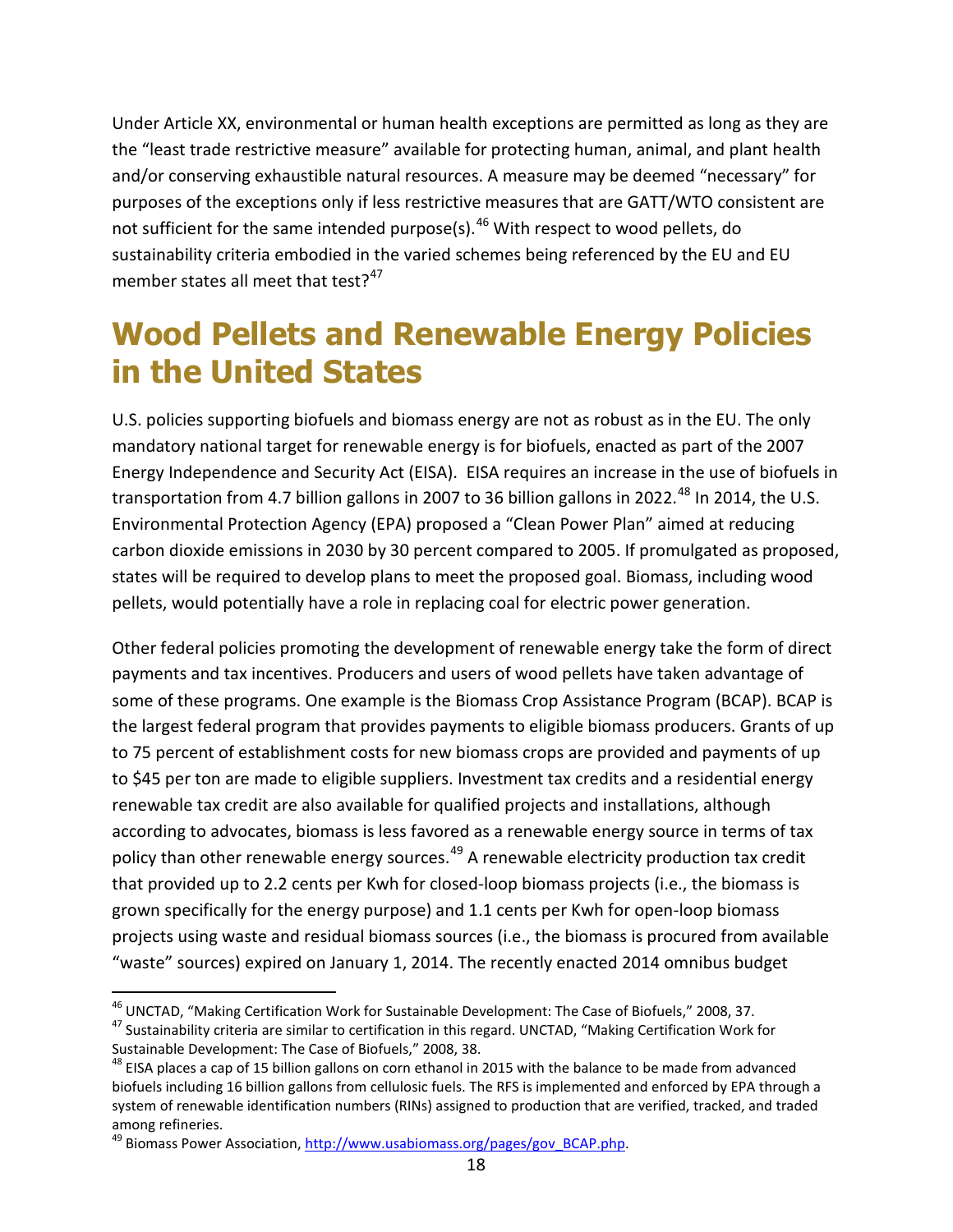included approximately \$2 billion in funds for renewable energy research and development, a slight increase over previous spending.

Some states support renewable energy, including biomass or wood pellets, through various state tax and incentive programs. For example, approximately thirty states have renewable portfolio standards (RPSs), most of which include biomass energy in the mix of energy sources to be included. Policies are inconsistent, however, and some states have recently modified their RPSs in light of less expensive natural gas alternatives.<sup>[50](#page-20-0)</sup> In general, policy in the United States has been tempered by the need to balance wood use for energy with wood use for conventional product purposes. Over the longer term, renewable portfolio standards and the Clean Power Plan may encourage greater use of wood energy as states move to increase the renewable share of their energy portfolios.<sup>[51](#page-20-1)</sup> However, as previously noted, the economics of most large-scale wood-using energy projects in the United States favors raw wood utilized in direct combustion over manufactured wood pellets.

An important regulatory issue affecting biomass energy in the United States is how greenhouse gas emissions (GHG) from biomass energy sources are viewed under Clean Air Act (CAA) provisions. In November, 2014, EPA issued a revised framework for how biogenic emissions from stationary sources should be evaluated under CAA requirements. In an accompanying memo, EPA recognized that waste-derived and certain sustainably produced forest-derived feedstocks can comply with CAA's Prevention of Significant Discharge (PSD) provisions and state CO2 accounting under the Clean Power Plan.<sup>[52](#page-20-2)</sup>

Wood energy is contentious within the U.S. forest products industry. Logs sold to wood pellet producers are typically of lower value than those suitable for use in lumber or plywood. However, in some locations, wood pellet producers compete with manufacturers of pulp and paper, oriented strand board (OSB), particleboard, medium density fiberboard (MDF), and other composite panels for some of the same raw materials. Hence, the users of wood fiber for paper and wood products oppose government support targeted at wood energy. On the other hand, for forest landowners growing and selling timber products, the wood pellet market creates an additional income stream for thinnings, logging residues, and other low quality timber that previously had no market value.

<span id="page-20-1"></span><span id="page-20-0"></span><sup>&</sup>lt;sup>50</sup> UNECE/FAO Forest Products Annual Market Review, 2012–2013, 97.<br><sup>51</sup> In June, 2014, the EPA proposed a plan to reduce greenhouse gas emissions from power plants. Under the plan, each state will need to devise emission targets based on its energy mix and opportunities for energy sourcing.

<span id="page-20-2"></span><sup>&</sup>lt;sup>52</sup> Prior to the EPA announcement in November, 2014, the EPA was considering treating burning wood-based fuels the same as emissions from fossil fuels for purposes of compliance with the CAA's Prevention of Significant Discharge (PSD) provisions and requirements for using Best Available Control Technology (BACT) in new facilities. EPA's revised framework also recognizes the role that biomass energy may play in the Clean Power Program to reduce CO<sub>2</sub> emissions.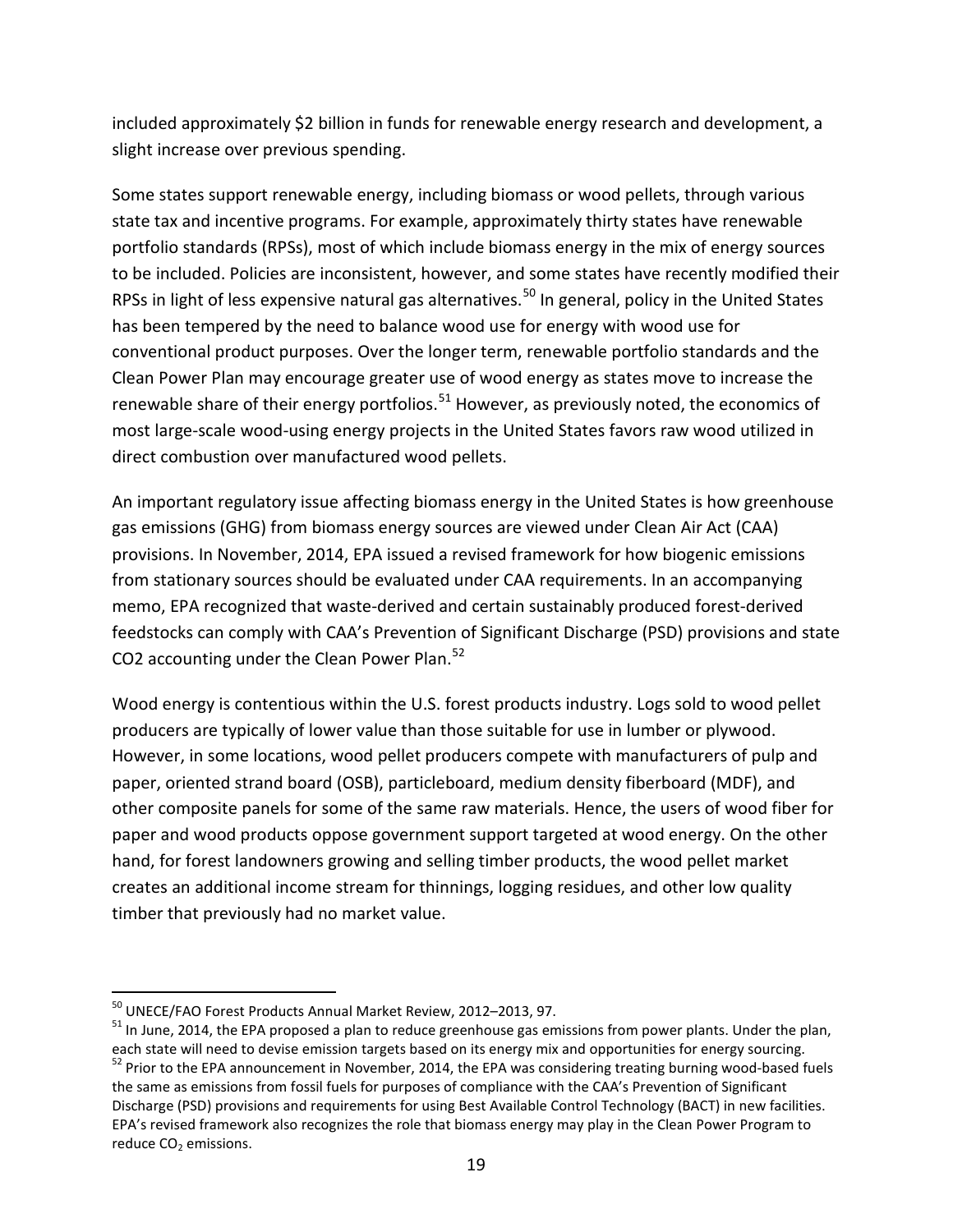# **Conclusion/Outlook**

 $\overline{a}$ 

Global demand for wood pellets is increasing and is driven in large part by policies in the EU that provide financial incentives for the use of renewable energy and avoiding costs of carbon emissions. This is not expected to change in the near term. Most of the government incentives in the UK and elsewhere are guaranteed for periods of up to fifteen years. The fastest growing European market for imports of wood pellets from the United States is currently the United Kingdom, where conversion of coal-fired electric power plants to biomass in the form of wood pellets is accelerating rapidly. Imports are also increasing in other EU countries where largescale conversions to dedicated biomass use and/or co-firing boilers with coal in electric utilities and CHP installations are taking place. Wood pellet demand is also growing in the United States, but at a much slower rate than in the EU.

The major issues affecting wood pellet demand and trade flows, beyond production costs, transport, and infrastructure for export, are the changing nature of the support programs for utilities and other users, and requirements related to ensuring sustainability of wood sourcing. "Sustainability criteria" has emerged as a major issue for wood pellet producers, and U.S. suppliers in particular. They are also a challenge for EU buyers as the criteria must be met in order for projects to qualify for financial support and to be counted toward RED targets. Support policies and supply chain requirements that vary by country make long-term investments and supply agreements more complicated for producers. That support policies continue to change and evolve also contributes to investment uncertainty.<sup>[53](#page-21-0)</sup> The development and implementation of a consolidated set of sustainability standards by a consortium of European wood pellet buyers through the Sustainable Biomass Partnership (SBP) will make it easier for EU pellet purchasers to demonstrate compliance with regulations, but rigorous criteria on sourcing of wood raw material will be challenging for wood pellet producers. Some proposals, including the proposed sustainability rules in the UK, favor wood material obtained from forests certified under a recognized forest certification program. This poses a potential problem for U.S. producers since most of the wood used in U.S. pellet manufacturing derives from family forest owners that do not participate in a certification program. Ultimately, the various requirements related to the sustainability of wood resources may affect the competitiveness of different wood pellet suppliers and their access to EU or other markets. Concerns about the carbon neutrality of using wood energy may also shape future policies that affect biomass energy and wood pellet demand.

<span id="page-21-0"></span><sup>&</sup>lt;sup>53</sup> In August, 2013, RWE, a major power producer in the UK that had converted a generating plant from coal to biomass, ceased operations. RWE attributed the closure of its Tilbury B power plant to not being eligible under the UK's new CfD support program. See Macalsiter, "Tilbury power station mothballed after investment burns out," August 16, 2013, 1.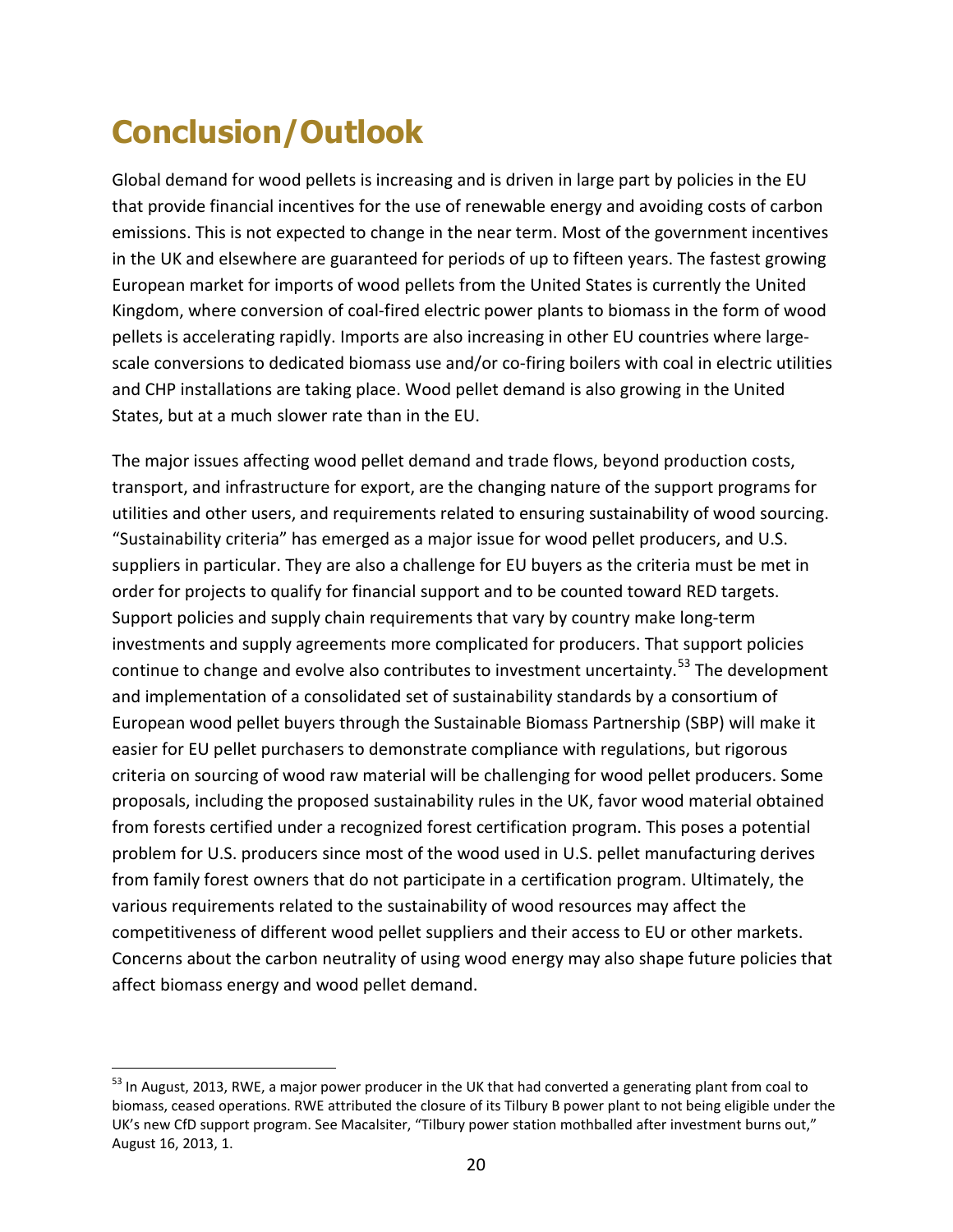An emerging area in WTO discussions relates to the conformance of sustainability policies with WTO commitments. To date, there have been no formal WTO challenges to the existing biofuels sustainability mandates in RED, or to member state requirements on sustainability of wood raw materials used for biomass energy. The only filing has been a 2013 consultation request from Argentina questioning the arbitrary nature of the 35 percent GHG reduction threshold for biodiesel to qualify towards the RED. No additional information pursuant to that request is available. The literature on the compatibility of RED-related sustainability criteria with WTO suggests a number of potentially problematic issues given existing case law and lack of clarity in the GATT/WTO with respect to how sustainability requirements for trade are addressed. The application of sustainability standards to wood pellets production could affect trade and market access for some producers to the exclusion of others and, potentially, could be tested within the WTO.

Notwithstanding unresolved and evolving policy issues, the demand for wood pellets is trending upward. The wood pellet market in the EU and prospectively elsewhere represents new opportunities for U.S. industry and for forest landowners growing and selling timber. Both Korea and Japan are beginning to increase their imports of wood pellets as well. Wood pellets are one of the most rapidly growing biomass energy commodities being traded internationally and one of the important renewable energy sources replacing fossil fuels to reduce greenhouse gas emissions. Developments in wood pellets trade will likely influence and shape a significant segment of the renewable energy market over the next decade and perhaps beyond.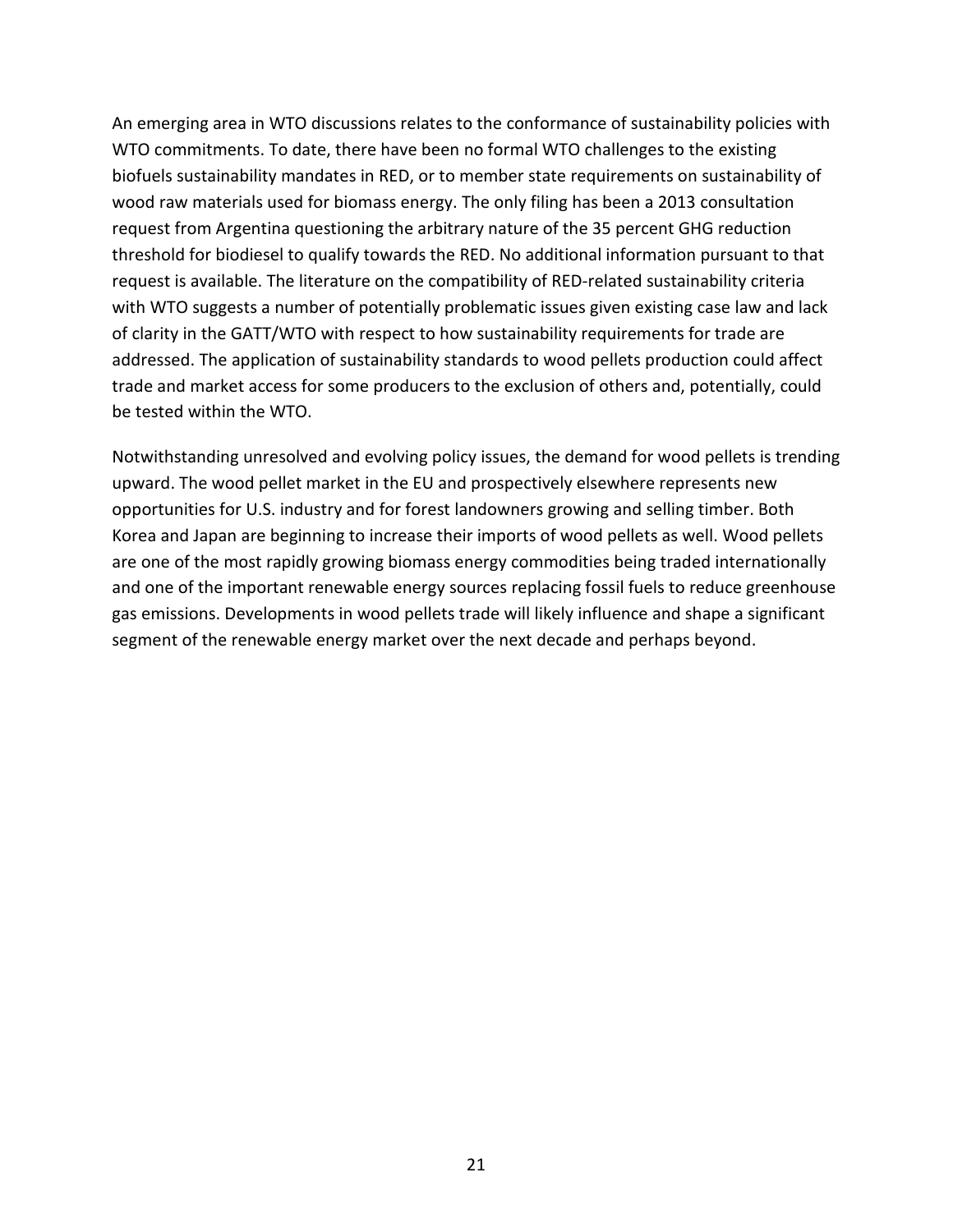# **Bibliography**

- Abt, Bob, Karen Abt, and Christopher Galik. "Bioenergy Demand and the Southern Forest Resource." Presentation to SAF, Charleston, SC, October 26, 2013.
- Ackrill, Robert and Adrian Kay. "EU Biofuels Sustainability Standards and Certification Systems How to Seek WTO-Compatibility." *Journal of Agricultural Economics*. Vol. 62, No. 3, 2011, 551–564.
- AEBIOM (European Biomass Association). "Annual Report, 2012." [http://www.aebiom.org/?cat=73.](http://www.aebiom.org/?cat=73)
	- ———. BC Bioenergy Network, U.S. Industrial Pellet Association, and Wood Pellet Association of Canada. "Forest Sustainability and Carbon Balance of EU Importation of North American Forest Biomass for Bioenergy Production." September 2013. [http://www.aebiom.org/wp-content/uploads/2013/09/Final-Carbon-Study-Report-](http://www.aebiom.org/wp-content/uploads/2013/09/Final-Carbon-Study-Report-AEBIOM.pdf)[AEBIOM.pdf.](http://www.aebiom.org/wp-content/uploads/2013/09/Final-Carbon-Study-Report-AEBIOM.pdf)
- ———. "European Bioenergy Outlook 2012." Statistical Report. [http://www.aebiom.org/blog/aebiom-statistical-report-2012/#more-7804.](http://www.aebiom.org/blog/aebiom-statistical-report-2012/%23more-7804)
- ———. "European Bioenergy Outlook 2013." Statistical Report. [http://www.aebiom.org/blog/aebiom-statistical-report-2013/.](http://www.aebiom.org/blog/aebiom-statistical-report-2013/)
- Andersen, Mikael Skou. "Europe's experience with carbon-energy taxation." *In Surveys and Perspectives Integrating Environment and Society*. Vol.3, No. 2. December 20, 2010. [http://sapiens.revues.org/1072.](http://sapiens.revues.org/1072)
- Baker, DeAnna Stephens. "European Biomass Demand Continues to Grow." *Pallet Enterprise*. July 2013, 38–41.
- Beurskens, L.W.M. and M. Hekkenberg. "Renewable Energy Projections as Published in the National Renewable Energy Action Plans of the European Member States." European Environment Agency. ECN-E--10-069 1, February 2011.
- Biomass Magazine. "PFI conference: Continued growth expected in pellet market." By Sue Retka Schill. July 31, 2013. [http://biomassmagazine.com/articles/9276/pfi-conference](http://biomassmagazine.com/articles/9276/pfi-conference-continued-growth-expected-in-pellet-market)[continued-growth-expected-in-pellet-market.](http://biomassmagazine.com/articles/9276/pfi-conference-continued-growth-expected-in-pellet-market)
	- -. Database of wood pellet plants. <http://biomassmagazine.com/plants/listplants/pellet/US/Proposed/> (accessed various dates).
- Biomass Power Association. "U.S. Biomass: Growing a Greener Economy." PowerPoint presentation. [http://www.usabiomass.org/pages/links.php.](http://www.usabiomass.org/pages/links.php)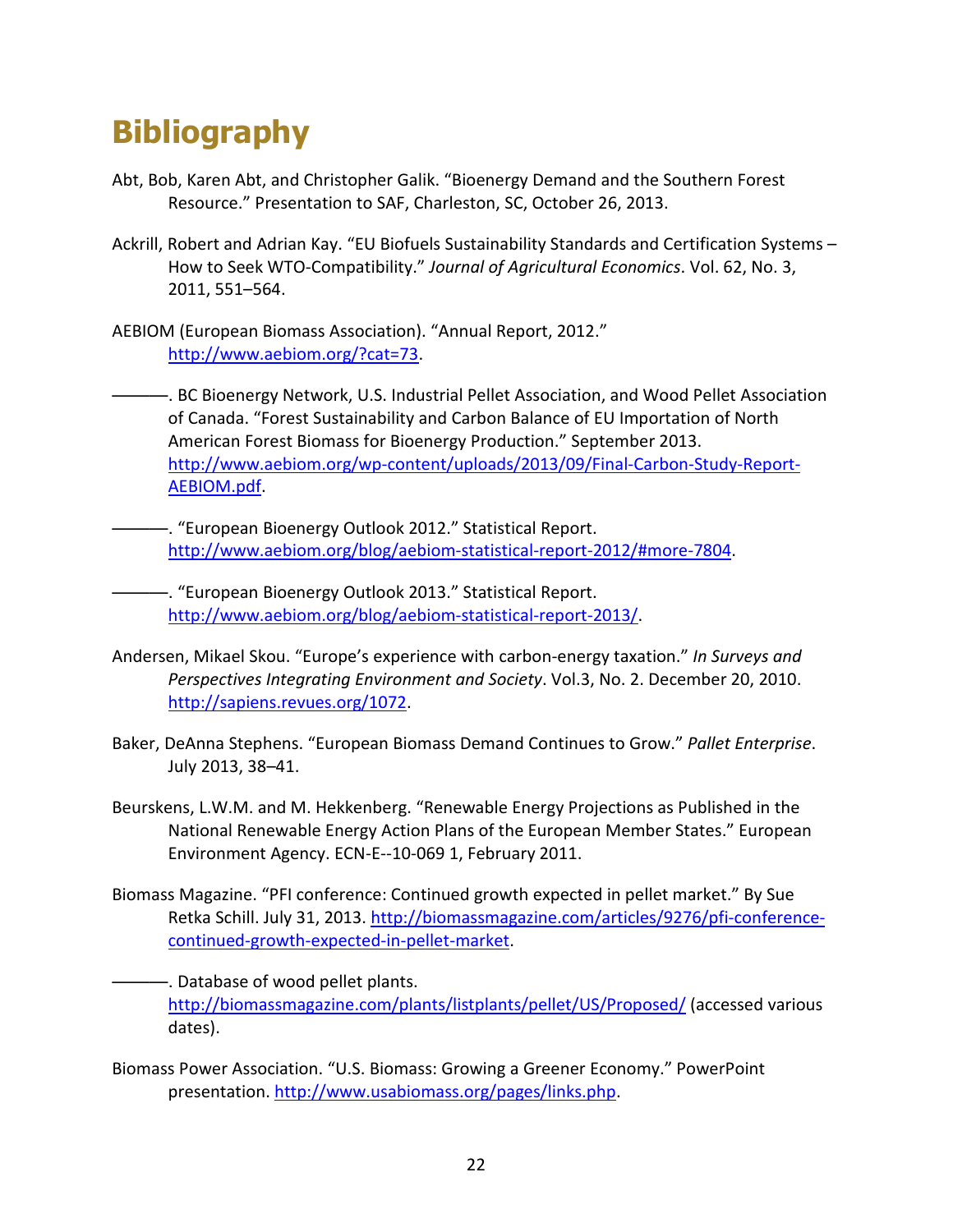- Burrell, Alison, Stephen Hubertus Gay, and Aikaterini Kavallari. "The Compatibility of EU Biofuel Policies with Global Sustainability and the WTO." *The World Economy*. Volume 35, Issue 6, pages 784–798. June 2012.
- Drax. "Biomass Sourcing: Capital Markets Day." October 17, 2013. PowerPoint presentation. [http://www.drax.com/investors/results-and-reports/ir-presentations/.](http://www.drax.com/investors/results-and-reports/ir-presentations/)
- Energy Information Agency. "Monthly Energy Review." [http://www.eia.gov/totalenergy/data/monthly/#appendices](http://www.eia.gov/totalenergy/data/monthly/%23appendices) (accessed January 14, 2014)
- Energy Research Centre of the Netherlands (ECN). Data Published in the National Renewable Energy Action Plans of the European Member States. Updated November 28, 2011. Available at: https://www.ecn.nl/nreap/ (accessed December 5, 2013).
- European Commission (EC). "Proposal for a Directive of the European Parliament and of the Council on sustainability criteria for solid and gaseous biomass used in electricity and/or heating and cooling and biomethane injected into the natural gas network." Unpublished draft. 2013. [http://www.endseurope.com/docs/130819a.pdf.](http://www.endseurope.com/docs/130819a.pdf)
	- ———. "Report from the Commission to the Council and the European Parliament on sustainability requirements for the use of solid and gaseous biomass sources in electricity, heating and cooling." February 2, 2010. Brussels COM (2010)11 final.
	- -. "State of play on the sustainability of solid and gaseous biomass used for electricity, heating and cooling in the EU." Commission Staff Working Document. Brussels, July 28, 2014. SWD(2014) 259 final.
- European Union. Official Journal of the European Union. "Directive 2009/28/EC of the European Parliament and of the Council of 23 April 2009 on the promotion of the use of energy from renewable sources and amending and subsequently repealing Directives 2001/77/EC and 2003/30/EC. L 140/16; June 5, 2009. [http://eur](http://eur-lex.europa.eu/LexUriServ/LexUriServ.do?uri=CELEX:32009L0028:en:NOT)[lex.europa.eu/LexUriServ/LexUriServ.do?uri=CELEX:32009L0028:en:NOT.](http://eur-lex.europa.eu/LexUriServ/LexUriServ.do?uri=CELEX:32009L0028:en:NOT)
- Food and Agriculture Organization of the United Nations (FAO). FAOSTAT. [http://faostat.fao.org/site/626/default.aspx#ancor](http://faostat.fao.org/site/626/default.aspx%23ancor) (accessed January 9,. 2014).
- Forest2Fuel. "The Industrial Wood Pellet Manufacturer's Guide to UK Biomass Sustainability Policies." November 2013. [http://offers.forest2market.com/uk-biomass-sustainability](http://offers.forest2market.com/uk-biomass-sustainability-ebook)[ebook.](http://offers.forest2market.com/uk-biomass-sustainability-ebook)
- Global Trade Information Service, Inc. (GTIS) World Trade Atlas Database (accessed various dates).
- International Energy Agency (IEA Bioenergy), Task 40. "Global Wood Pellet Industry Market and Trade Study." December 2011.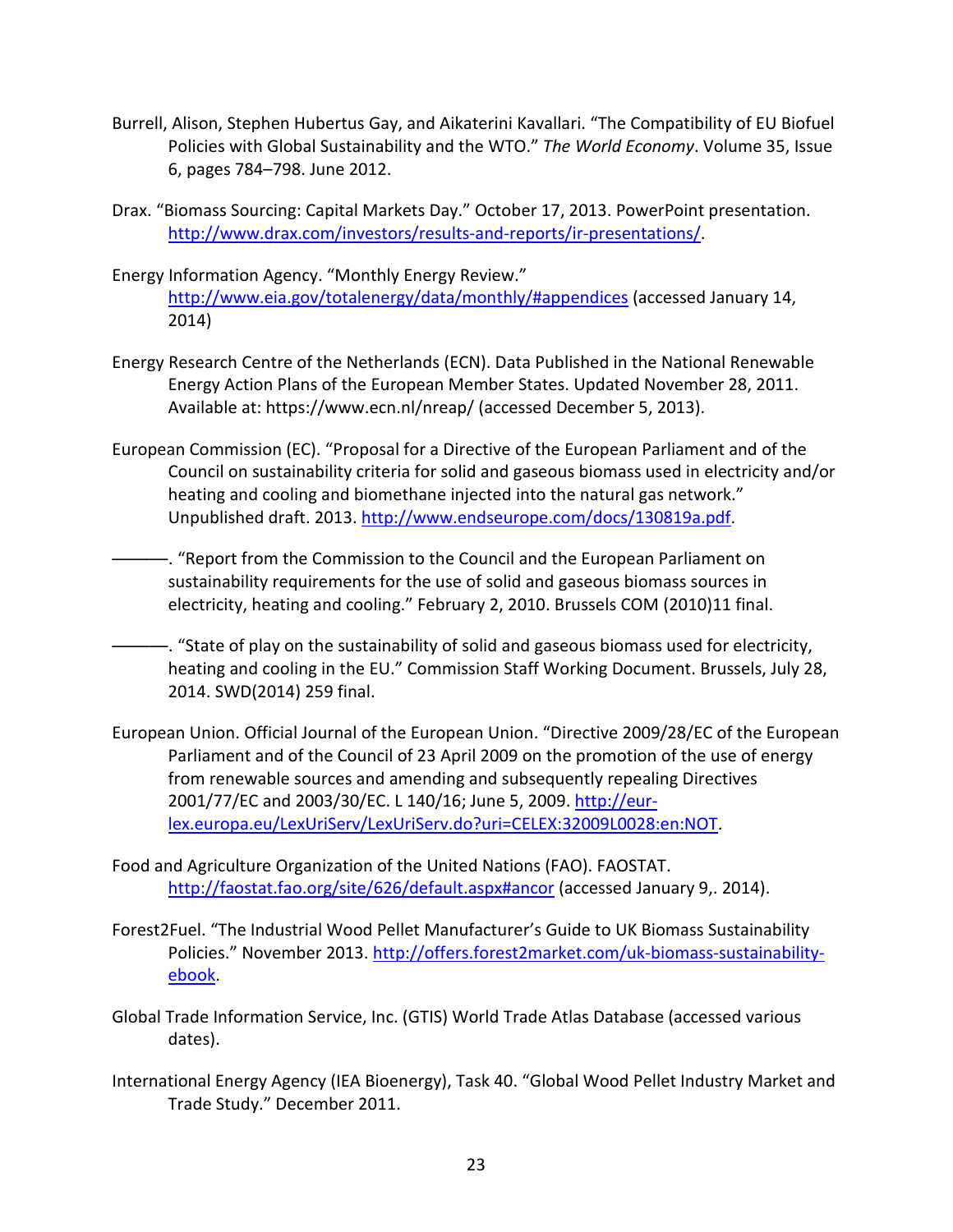———. "Low Cost, Long Distance Biomass Energy Supply Chains." August 2013.

———. "Survey on governance and certification of sustainable biomass and bioenergy." November 2012.

———. "Task 3: Impacts of sustainability certification on bioenergy markets and trade." February 2013.

- Jones, David, David Harper, and Adam Taylor. "Wood Pellets: An Introduction to their Production and Use.[" http://msucares.com/pubs/publications/e0021.pdf.](http://msucares.com/pubs/publications/e0021.pdf)
- Junginger, Martin, Chun Sheng Goh, and André Faaij, editors. *International Bioenergy Trade*. Springer, Dordrecht: 2014.
- Junginger, Martin, Peter-Paul Schouwenberg, Lars Nikolaison, and Onofre Andrade. "Drivers and Bariiers for Bioenergy Trade." in Martin Junginger et al, *International Bioenergy Trade*. Chapter 7. Springer, Dordrecht: 2014.
- Lamers, Petrick, Martin Junginger, Carlo Hamelinck, and André Faaij."Developments in international solid biofuel trade–An analysis of volumes, policies, and market factors." Renewable and Sustainable Energy Reviews. 16 (2012) 3176-3199. March 22, 2012.
- Langue, Fanny-Pomme. "Biomass Sustainability and Biomass Availability." European Commission. [http://www.biofuelstp.eu/biomass-workshop/pdf/langue.pdf.](http://www.biofuelstp.eu/biomass-workshop/pdf/langue.pdf)
- Lendle, Andreas and Malorie Schaus. "Sustainability Criteria in the EU Renewable Energy Directive: Consistent with WTO Rules?" International Centre for Trade and Sustainable Development. 2010 (ICTSD).
- Macalister, Terry. "Tilbury power station mothballed after investment burns out." *Guardian*, April 16, 2013. [http://www.theguardian.com/business/2013/aug/16/tilbury-power](http://www.theguardian.com/business/2013/aug/16/tilbury-power-station-mothballed)[station-mothballed.](http://www.theguardian.com/business/2013/aug/16/tilbury-power-station-mothballed)
- Mitchell, Andrew, and Christopher Tran. "The Consistency of the European Union Renewable Energy Directive with World Trade Organization Agreements: The Case of Biofuels." Renewable Energy Law and Policy Review. Issue 1/2010, 33–44.
- Netherlands Ministry of Economic Affairs, Agriculture and Innovation. "Sustainability criteria for biomass for energy purposes." Factsheet NTA 8080/81. March, 2012.
- PellCert. "Industrial Wood Pellets Report." Verhoerst, Chrystelle and Yves Ryckmans of LABORLEC, authors. March 22, 2012.
- Sedjo, Roger A. "Comparative Life Cycle Assessments: Carbon Neutrality and Wood Biomass Energy." April 2013. Discussion Paper DP 13-11. Resources for the Future.
- Sedjo, Roger A. and Brent Sohngen. "The Implications of Increased Use of Wood for Biofuel Production." June 2009. Issue Brief No. 09-04. Resources for the Future.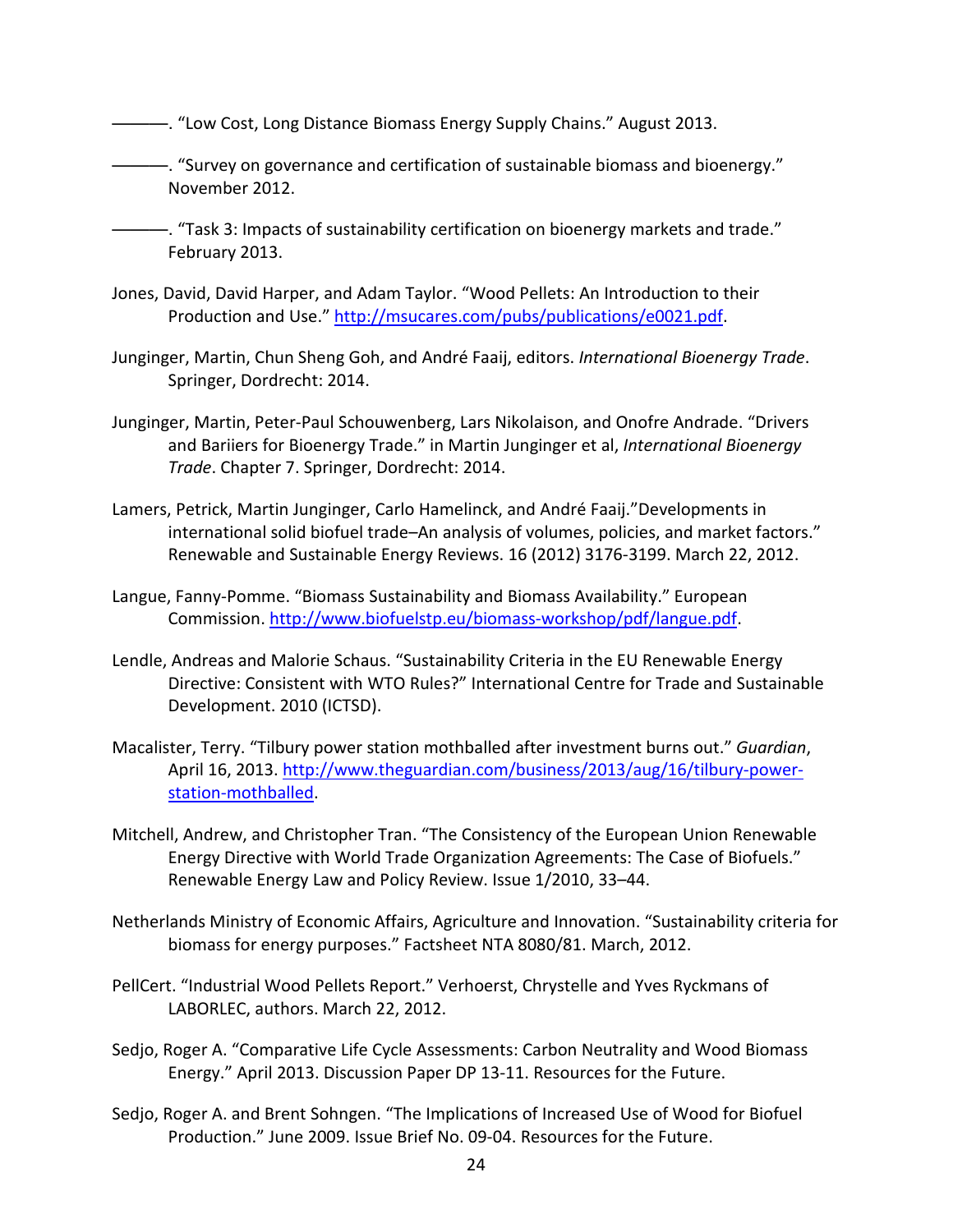- Sedjo, Roger A., Brent Sohngen, and Anne Riddle. "Wood Bioenergy and Land Use: A Challenge to the Searchinger Hypothesis." Resources for the Future Discussion Paper. RFF DP 13- 33. November 2013.
- Sohn, Hans. "German cabinet agrees [to] renewable energy reform." ENDS Europe. April 8, 2014. [http://www.endseurope.com/35482/german-cabinet-agrees-renewable-energy](http://www.endseurope.com/35482/german-cabinet-agrees-renewable-energy-reform)[reform.](http://www.endseurope.com/35482/german-cabinet-agrees-renewable-energy-reform)
- Spelter, Henry and Daniel Toth. North America's Wood Pellet Sector. USDA Forest Service Research Paper FPL-RP-656. August 2009.
- Stephenson, Ann L. and David J. C. MacKay. "Life Cycle Impacts of Biomass Electricity in 2020," UK Department of Energy and Climate Change, July 2014.
- The Jakarta Post. "Korean delegates see wood pellet potential in RI Jakarta." September 6, 2013. [http://www.thejakartapost.com/news/2013/09/06/korean-delegates-see-wood](http://www.thejakartapost.com/news/2013/09/06/korean-delegates-see-wood-pellet-potential-ri.html)[pellet-potential-ri.html.](http://www.thejakartapost.com/news/2013/09/06/korean-delegates-see-wood-pellet-potential-ri.html)
- United Kingdom Department of Energy & Climate Change (DECC). "Government Response to the consultation on proposals to enhance the sustainability criteria for the use of biomass feedstocks under the Renewables Obligation (RO)." August 22, 2013. [https://www.gov.uk/government/uploads/system/uploads/attachment\\_data/file/2311](https://www.gov.uk/government/uploads/system/uploads/attachment_data/file/231102/RO_Biomass_Sustainability_consultation_Government_Response_22_August_2013.pdf) 02/RO Biomass Sustainability consultation Government Response 22 August 2013. [pdf.](https://www.gov.uk/government/uploads/system/uploads/attachment_data/file/231102/RO_Biomass_Sustainability_consultation_Government_Response_22_August_2013.pdf)
- ———. "Renewables Obligation Annual Report 2011–12." Office of Gas and Electricity Markets (Ofgem).
- -. "Timber Standard for Heat & Electricity: Woodfuel used under the Renewable Heat Incentive and Renewables Obligation." 2014. [https://www.gov.uk/government/publications/timber-standard-for-heat-electricity.](https://www.gov.uk/government/publications/timber-standard-for-heat-electricity)
- United Nations Conference on Trade and Development (UNCTAD). "Making Certification Work for Sustainable Development: The Case of Biofuels." United Nations: New York and Geneva. 2008. [http://unctad.org/en/pages/PublicationArchive.aspx?publicationid=1288.](http://unctad.org/en/pages/PublicationArchive.aspx?publicationid=1288)
- United Nations Economic Commission for Europe (UNECE). Forest Products Annual Market Review 2012-2013. ECE/TIM/SP/33. Geneva. 2013. [http://www.unece.org/forests/fpm/annualmarketreviews.html.](http://www.unece.org/forests/fpm/annualmarketreviews.html)

-. Forest Products Annual Market Review 2013-2014. [http://www.unece.org/forests/fpm/annualmarketreviews.html.](http://www.unece.org/forests/fpm/annualmarketreviews.html)

U.S. Department of Agriculture (USDA). Foreign Agricultural Service (FAS). "EU-27 Biofuels Annual 2014." July 3, 2014. GAIN Report Number NL4025.